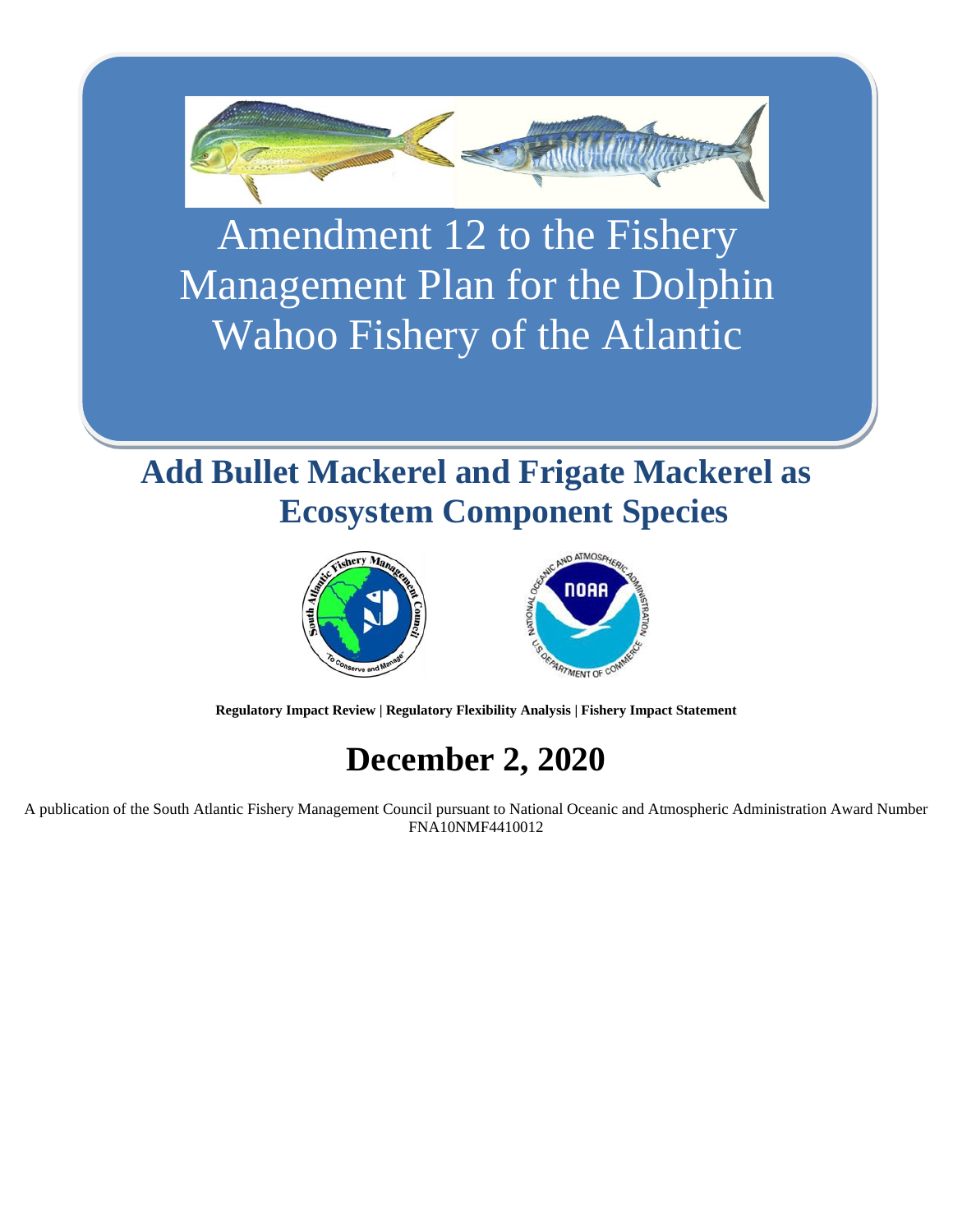## **Abbreviations and Acronyms Used in the FMP Document**

| AP            | advisory panel                                              |
|---------------|-------------------------------------------------------------|
| BSIA          | best scientific information available                       |
| <b>DPS</b>    | distinct population segment                                 |
| EC            | <b>Ecosystem Component</b>                                  |
| E.O.          | <b>Executive Order</b>                                      |
| <b>FES</b>    | <b>Fishing Effort Survey</b>                                |
| <b>FIS</b>    | <b>Fishery Impact Statement</b>                             |
| <b>FMP</b>    | <b>Fishery Management Plan</b>                              |
| <b>LBS WW</b> | Pounds Whole Weight                                         |
| <b>MRIP</b>   | Marine Recreational Information Program                     |
| <b>MSA</b>    | Magnuson-Stevens Fishery Conservation<br>and Management Act |
| <b>NMFS</b>   | National Marine Fisheries Service                           |
| <b>RFA</b>    | <b>Regulatory Flexibility Act</b>                           |
| <b>RIR</b>    | regulatory impact review                                    |
| <b>SAFMC</b>  | South Atlantic Fishery Management Council                   |
| <b>SEDAR</b>  | Southeast Data, Assessment, and Review                      |
| <b>SEFSC</b>  | <b>Southeast Fisheries Science Center</b>                   |
| SSC           | <b>Scientific and Statistical Committee</b>                 |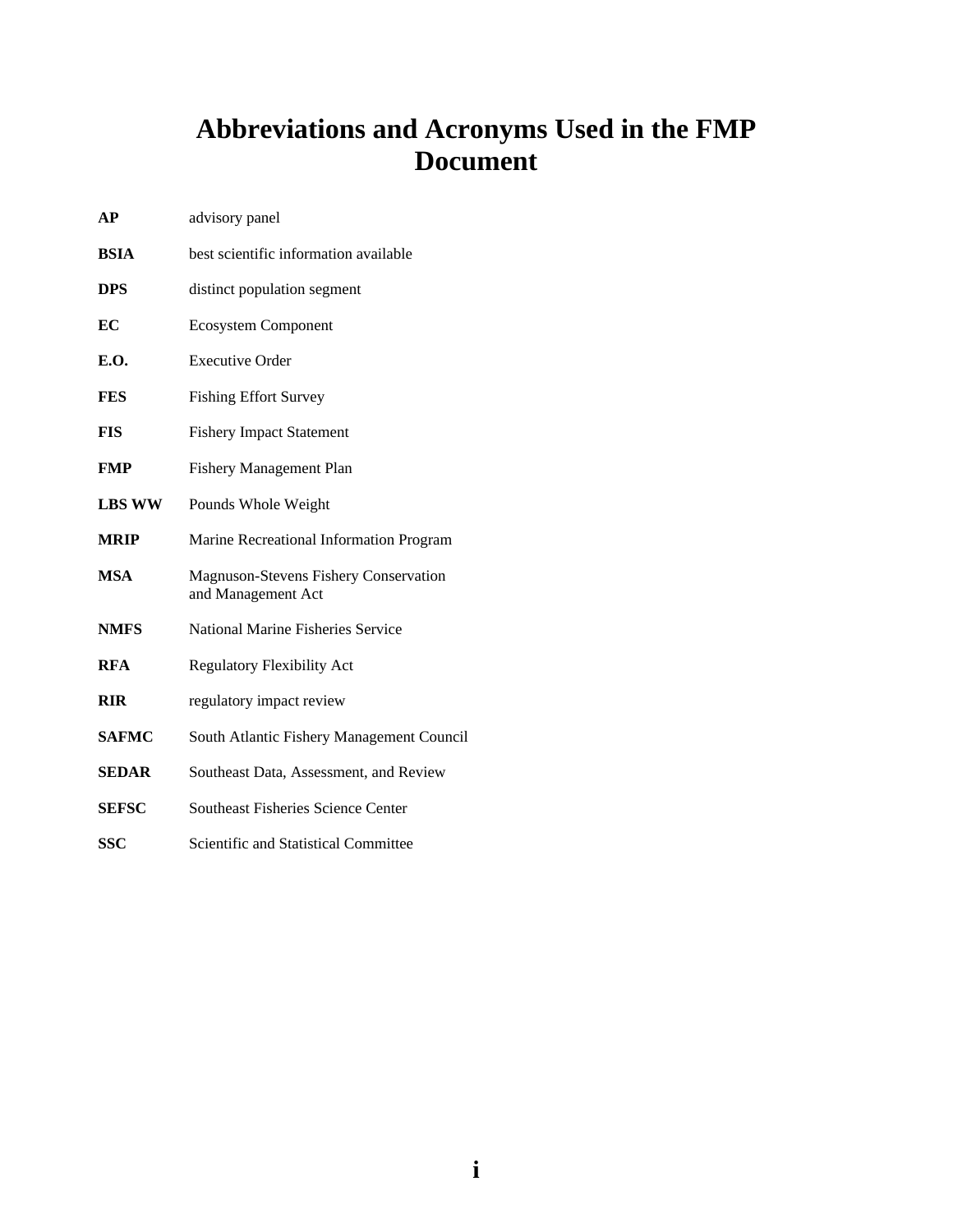## **Amendment 12 to the Fishery Management Plan for the Dolphin Wahoo Fishery of the Atlantic**

| <b>Proposed action(s):</b>              | Add bullet mackerel and frigate mackerel to<br>the Fishery Management Plan for the<br>Dolphin Wahoo Fishery of the Atlantic and<br>designate them as ecosystem component<br>species            |
|-----------------------------------------|------------------------------------------------------------------------------------------------------------------------------------------------------------------------------------------------|
| Lead agency:                            | Amendment – South Atlantic Fishery<br><b>Management Council</b><br>Categorical Exclusion – National Marine<br>Fisheries Service (NMFS), Southeast<br><b>Regional Office</b>                    |
| <b>For Further Information Contact:</b> | John Hadley<br>South Atlantic Fishery Management Council<br>4055 Faber Place, Suite 201<br>North Charleston, SC 29405<br>843-302-8432<br>866-SAFMC-10<br>John.Hadley@safmc.net<br>Nikhil Mehta |
|                                         | <b>NMFS, Southeast Region</b><br>263 13 <sup>th</sup> Avenue South<br>St. Petersburg, FL 33701<br>727-551-5098<br>Nikhil.Mehta@noaa.gov                                                        |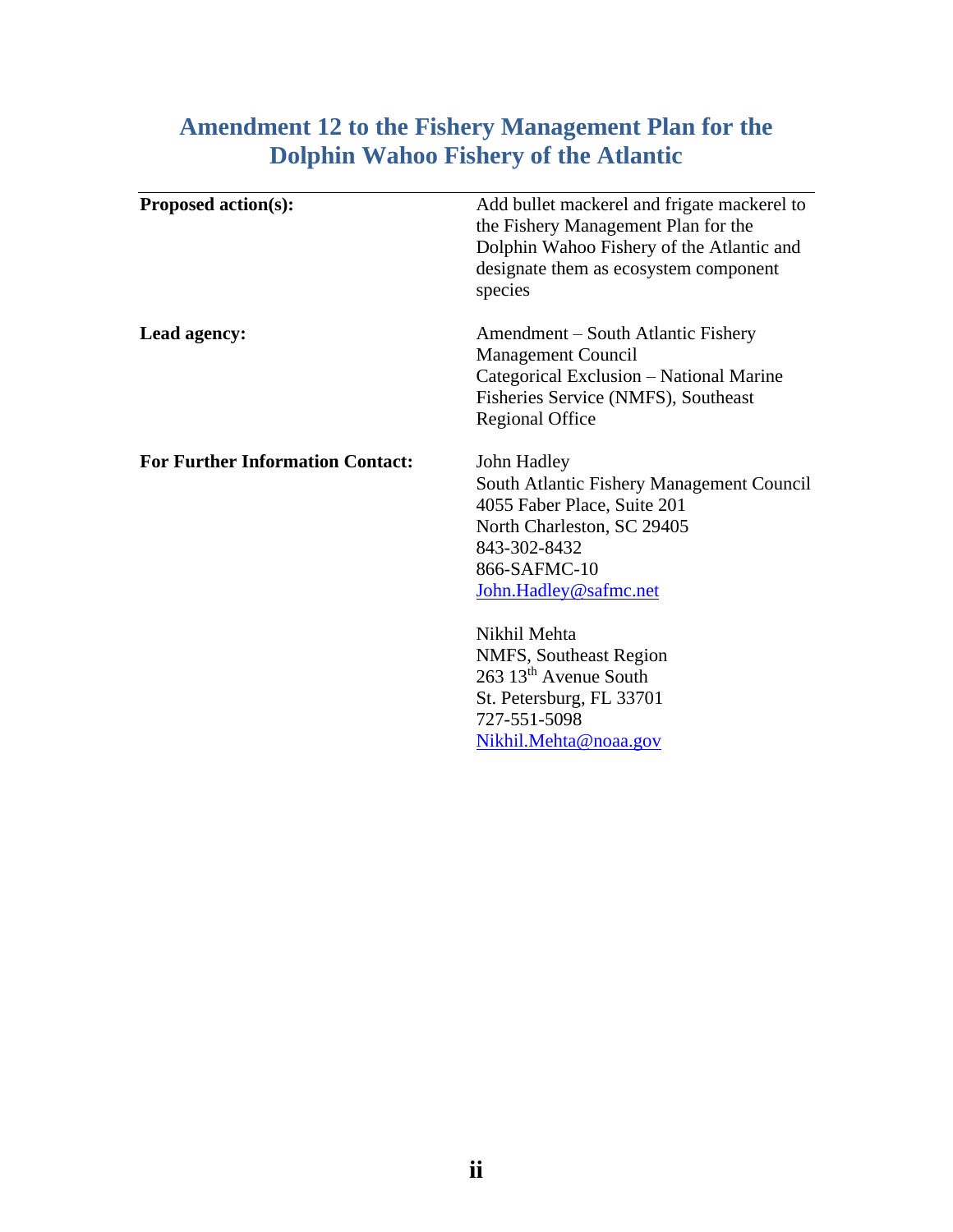## **Table of Contents**

| 1.1 |                                                                                  |
|-----|----------------------------------------------------------------------------------|
|     |                                                                                  |
|     |                                                                                  |
| 1.3 |                                                                                  |
|     |                                                                                  |
|     |                                                                                  |
|     |                                                                                  |
| 1.4 |                                                                                  |
|     | 1.4.1 Dolphin Wahoo Advisory Panel (AP) Comments and Recommendations  6          |
|     | 1.4.2 Habitat Protection and Ecosystem-Based Management AP Comments and          |
|     |                                                                                  |
|     | 1.4.3 Scientific and Statistical Committee (SSC) Comments and Recommendations  7 |
|     |                                                                                  |
|     |                                                                                  |
|     |                                                                                  |
|     |                                                                                  |
|     |                                                                                  |
|     |                                                                                  |
|     |                                                                                  |
|     |                                                                                  |
|     |                                                                                  |
|     |                                                                                  |
|     |                                                                                  |
|     |                                                                                  |
| 3.1 |                                                                                  |
| 3.2 | Statement of the Need for, Objective of, and Legal Basis for the Proposed        |
|     |                                                                                  |
| 3.3 | Description and Estimate of the Number of Small Entities to which the            |
|     |                                                                                  |
| 3.4 | Description of the Projected Reporting, Record-keeping and Other                 |
|     |                                                                                  |
| 3.5 | Identification of All Relevant Federal Rules, which may Duplicate, Overlap or    |
|     |                                                                                  |
| 3.6 | Significance of Economic Impacts on a Substantial Number of Small Entities.      |
|     |                                                                                  |
| 3.7 | Description of the Significant Alternatives to the Proposed Action and           |
|     | Discussion of How the Alternatives Attempt to Minimize Economic Impacts          |
|     |                                                                                  |
|     |                                                                                  |
|     |                                                                                  |
|     |                                                                                  |
|     |                                                                                  |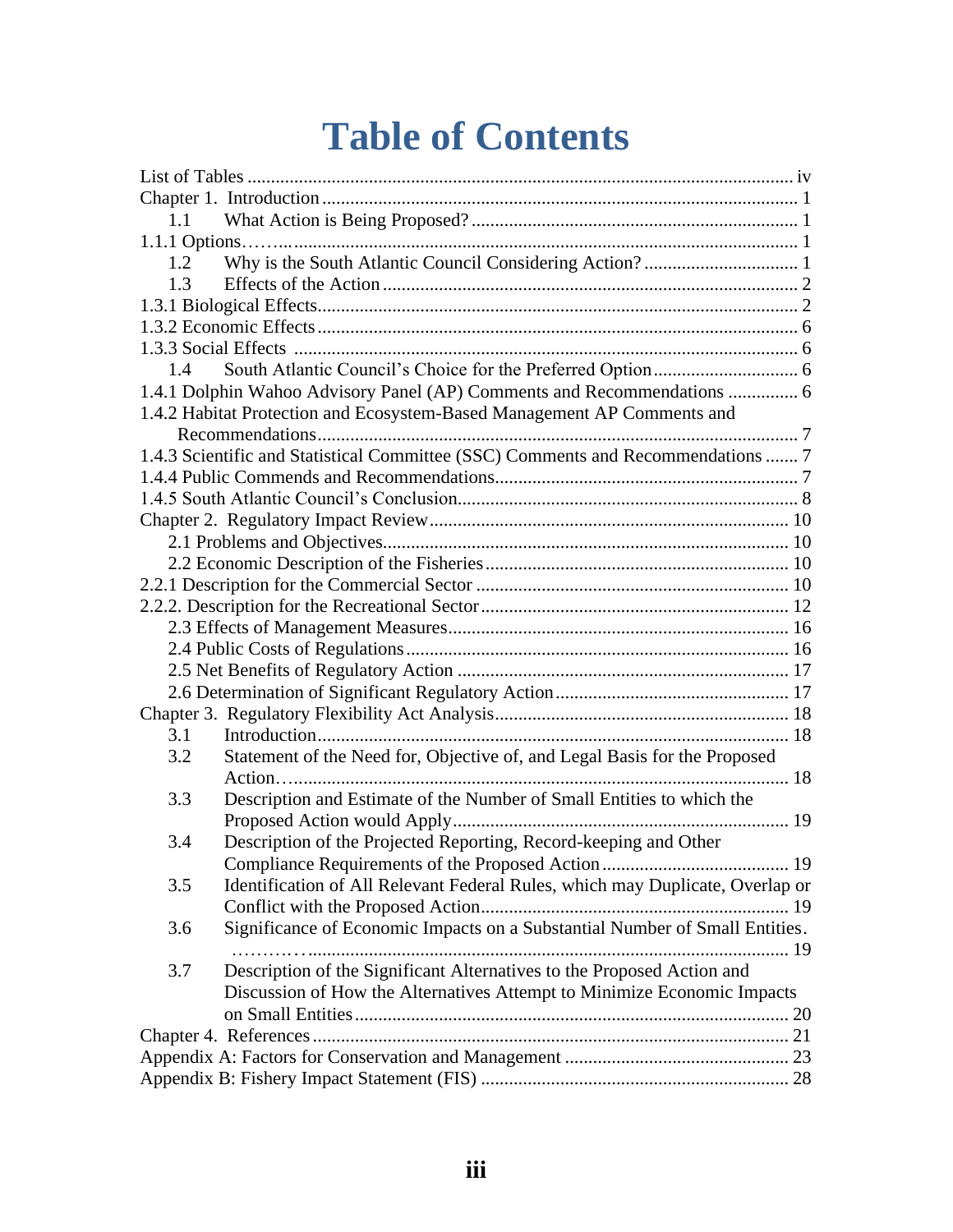## **List of Tables**

<span id="page-4-0"></span>

| Table 1.3.1. Commercial landings for bullet mackerel and frigate mackerel landed from    |  |
|------------------------------------------------------------------------------------------|--|
|                                                                                          |  |
| Table 1.3.2. Recreational landings of bullet mackerel and frigate mackerel from the U.S. |  |
|                                                                                          |  |
| Table 2.2.1. Commercial landings, ex-vessel value, and ex-vessel price for bullet        |  |
| mackerel and frigate mackerel landed from the U.S. Atlantic Ocean, 2014-2018             |  |
|                                                                                          |  |
| Table 2.2.1. Recreational landings of bullet mackerel and frigate mackerel from the U.S. |  |
| 12                                                                                       |  |
| Table 2.2.2. Number of frigate mackerel recreational catch trips, by mode and state,     |  |
|                                                                                          |  |
| Table 2.2.3. Number of bullet mackerel recreational catch trips, by mode and state,      |  |
|                                                                                          |  |
| Table 2.2.4. Number of bullet mackerel recreational target trips, by mode and state,     |  |
| 15                                                                                       |  |
|                                                                                          |  |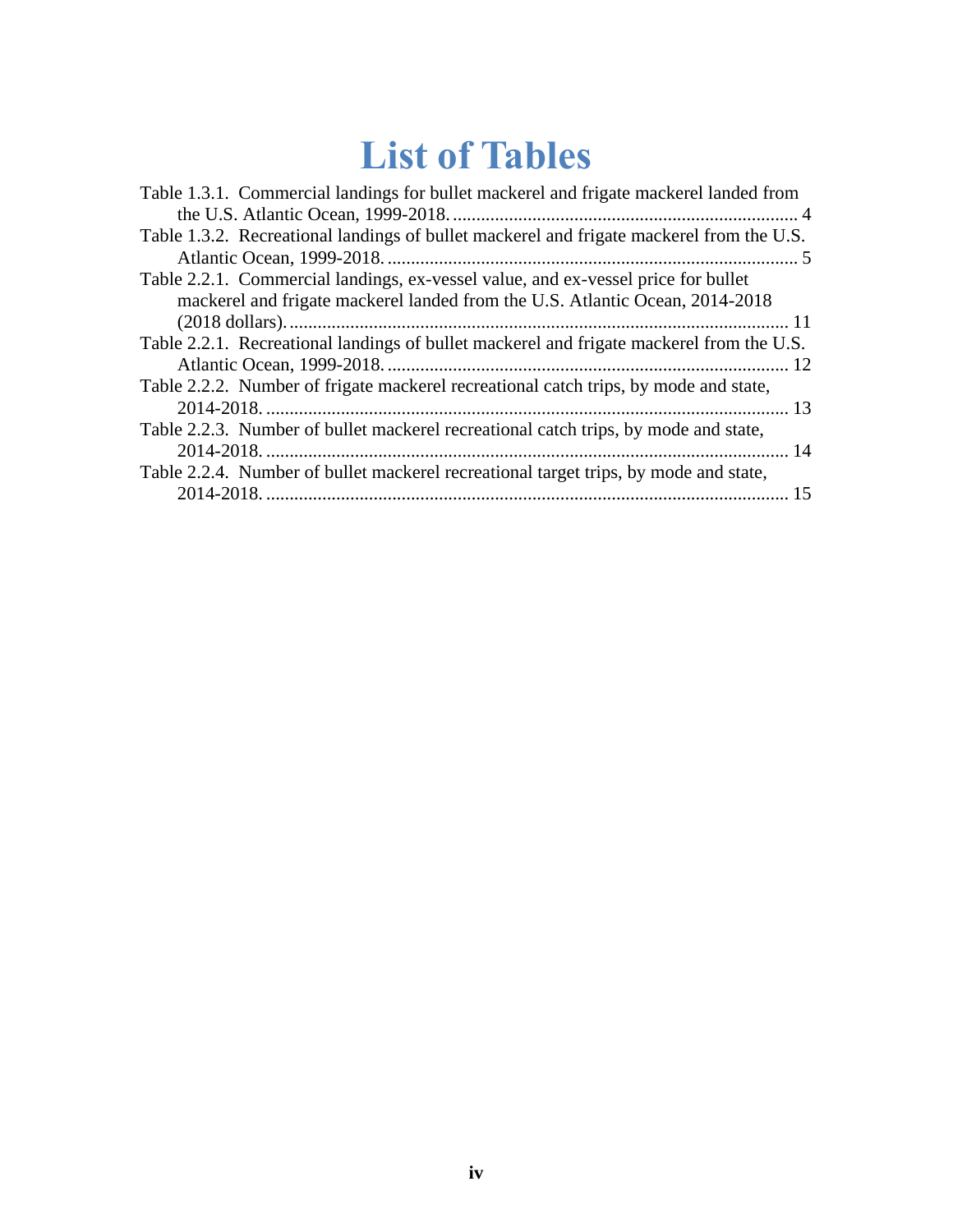## <span id="page-5-0"></span>**Chapter 1. Introduction**

## <span id="page-5-1"></span>**1.1 What Action is Being Proposed?**

Amendment 12 to the Fishery Management Plan (FMP) for the Dolphin Wahoo Fishery of the Atlantic (Dolphin Wahoo FMP) proposes to add bullet mackerel (*Auxis rochei*) and frigate mackerel (*Auxis thazard*) to the Dolphin Wahoo FMP and designate them as ecosystem component (EC) species.

## <span id="page-5-2"></span>**1.1.1 Options**

**Option 1 (Status Quo)**. There are no ecosystem component species in the Fishery Management Plan for the Dolphin Wahoo Fishery of the Atlantic.

**Preferred Option 2**. Add bullet mackerel and frigate mackerel to the Fishery Management Plan for the Dolphin Wahoo Fishery of the Atlantic and designate the two mackerel species as ecosystem component species.

#### *Management Agencies*

- **•** South Atlantic Fishery Management *Council (South Atlantic Council)* – Engages in a process to determine a range of actions and options and recommends • *National Marine Fisheries Service* and Service (NMFS). action to the National Marine Fisheries
- *NMFS* and *South Atlantic Council staffs* Develop options based on guidance from the South Atlantic Council and analyze the environmental impacts of those options. If approved by the Secretary of Commerce, NMFS implements the action through rulemaking.

## <span id="page-5-3"></span>**1.2 Why is the South Atlantic Council Considering Action?**

In March 2018, the Mid-Atlantic Fishery Management Council (Mid-Atlantic Council) requested that the South Atlantic Council consider managing bullet mackerel and frigate mackerel as EC species in the Dolphin Wahoo FMP to protect them as forage fish for managed stocks and prevent these species from being targeted. Recent research on forage ecology of large pelagic fish in the U.S. South Atlantic have shown that bullet mackerel and frigate mackerel are key prey for species such as wahoo (*Acanthocybium solandri*), blue marlin (*Makaira nigricans*), and yellowfin tuna (*Thunnus albacares*) (Rudershausen et al. 2010; Poland et al. 2019). Bullet mackerel and frigate mackerel have also been noted to a lesser extent in the diets of dolphin (*Coryphaena hippurus*) ( Rudershausen et al. 2010; Poland, S. J. 2014). On June 19, 2017, the National Marine Fisheries Service (NMFS) disapproved inclusion of bullet mackerel and frigate mackerel in the Mid-Atlantic Council's Unmanaged Forage Omnibus Amendment [\(http://www.mafmc.org/actions/unmanaged-forage\)](file:///C:/Users/nikhil.mehta/Documents/DW%20Am.%2012%20(EC%20species)/(http:/www.mafmc.org/actions/unmanaged-forage), citing concerns over inconsistency with National Standard 2 and an insufficient connection to that Council's FMPs. However, wahoo is managed by the South Atlantic Council under the Dolphin Wahoo FMP. At the December 2018 meeting, the Dolphin Wahoo Committee of the South Atlantic Council received a presentation on the presence of the two mackerel species in the diets of dolphin and wahoo and discussed the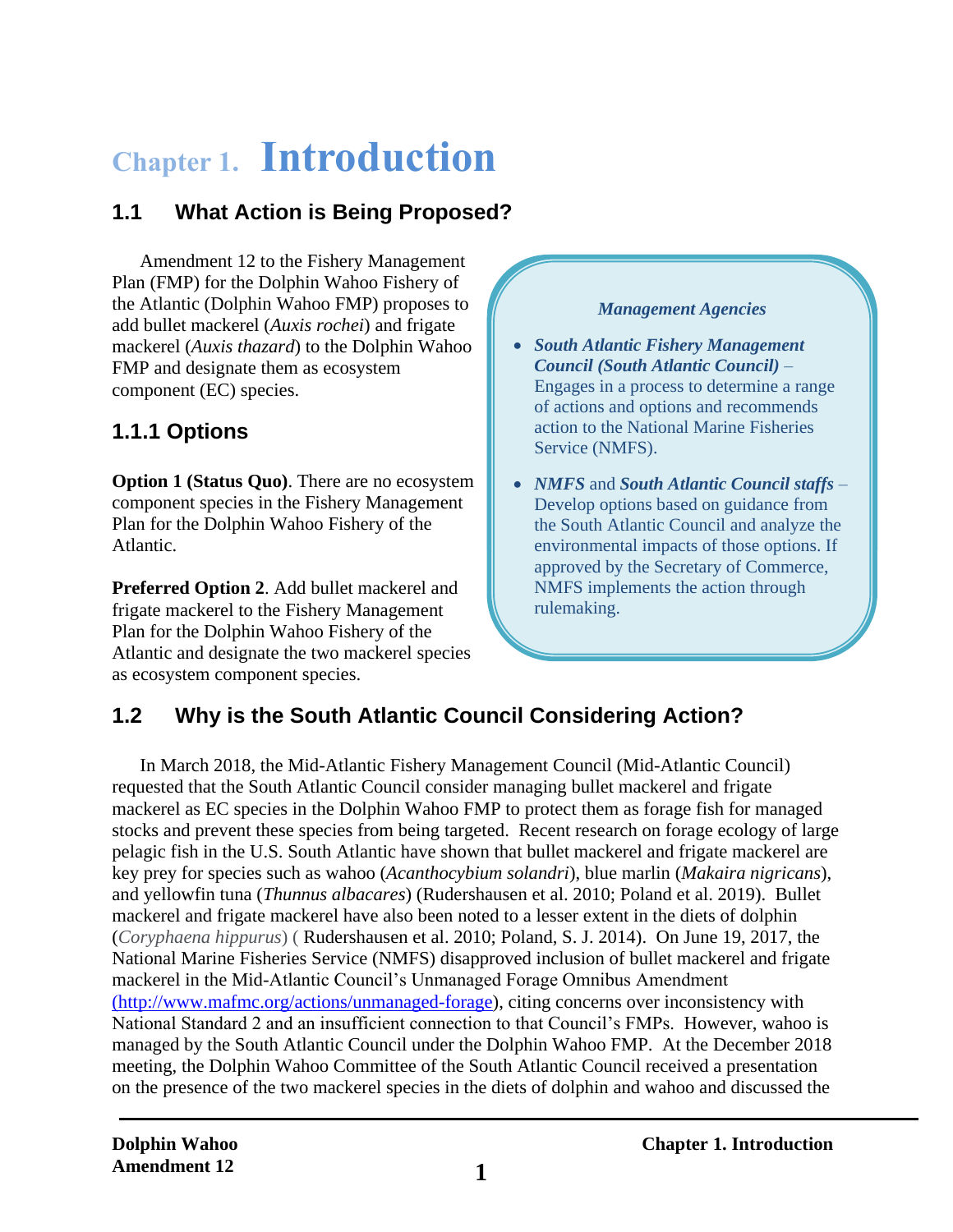request from the Mid-Atlantic Council to designate bullet and frigate mackerel as EC species in the Dolphin Wahoo FMP. The Dolphin Wahoo Committee decided to further investigate the topic and have a more in-depth discussion on the potential for adding bullet mackerel, frigate mackerel, and possibly other prey species as ecosystem components at the March 2019 meeting.

At the March 2019 meeting, the Dolphin Wahoo Committee discussed a white paper on mechanisms and regulatory parameters for adding EC species to a FMP, ways that other Councils have addressed EC species in their FMPs, as well as background information on fisheries for bullet mackerel and frigate mackerel. The South Atlantic Council scoped the topic of adding bullet mackerel and frigate mackerel to the Dolphin Wahoo FMP as EC species in the spring of 2019, and received public comment in favor of the topic. An interdisciplinary planning team including NMFS and South Atlantic Council staff considered the ten factors listed in the National Standard Guidelines at 50 C.F.R §600.305(c)(1), and determined bullet mackerel and frigate mackerel were not in need of conservation and management in the South Atlantic Region, and thus had the potential to be designated as EC species (Appendix A). An options paper for Amendment 12 to the Dolphin Wahoo FMP (Dolphin Wahoo Amendment 12) was presented to the South Atlantic Council at the September 2019 meeting, during which the South Atlantic Council approved the action considered in the amendment, and requested guidance from NMFS on the South Atlantic Council's ability to add EC species to an FMP and implement relevant regulatory measures. On February 7, 2020, NMFS responded that the South Atlantic Council could designate bullet mackerel and frigate mackerel as EC species in the Dolphin Wahoo FMP (NMFS 2020). At the March 2020 meeting, the South Atlantic Council voted to select a preferred option that would add bullet mackerel and frigate mackerel to the Dolphin Wahoo FMP and designate the two mackerel species as EC species via Dolphin Wahoo Amendment 12.

## <span id="page-6-0"></span>**1.3 Effects of the Action**

#### *Purpose and Need*

The *purpose* and *need* is to add bullet mackerel and frigate mackerel to the Fishery Management Plan for the Dolphin Wahoo Fishery of the Atlantic as ecosystem component (EC) species to acknowledge their ecological role as forage fish.

## <span id="page-6-1"></span>**1.3.1 Biological Effects**

Bullet mackerel and frigate mackerel can be EC species because they do not require conservation and management in the South Atlantic Region (Appendix A), but the South Atlantic Council decided to list them in the Dolphin Wahoo FMP to achieve ecosystem management objectives (50 CFR 600.305(d)(13)). The EC designation recognizes the ecosystem role of these mackerel species as prey for wahoo. Poland et al. (2019) found scombrids (mainly *Auxis* sp.) as the dominant prey (43.7% frequency of occurrence and 41.7% by mass) in wahoo diets, showing a high reliance on scombrids and suggesting that wahoo specialize on this prey group similar to other regions throughout their range (Vaske et al. 2003; Rudershausen et al. 2010; Poland, S. J. 2014; Perelman et al. 2017). Bullet mackerel can reach about 20 inches in length and resemble frigate mackerel. They feed on a variety of prey, especially clupeoids (i.e. herrings and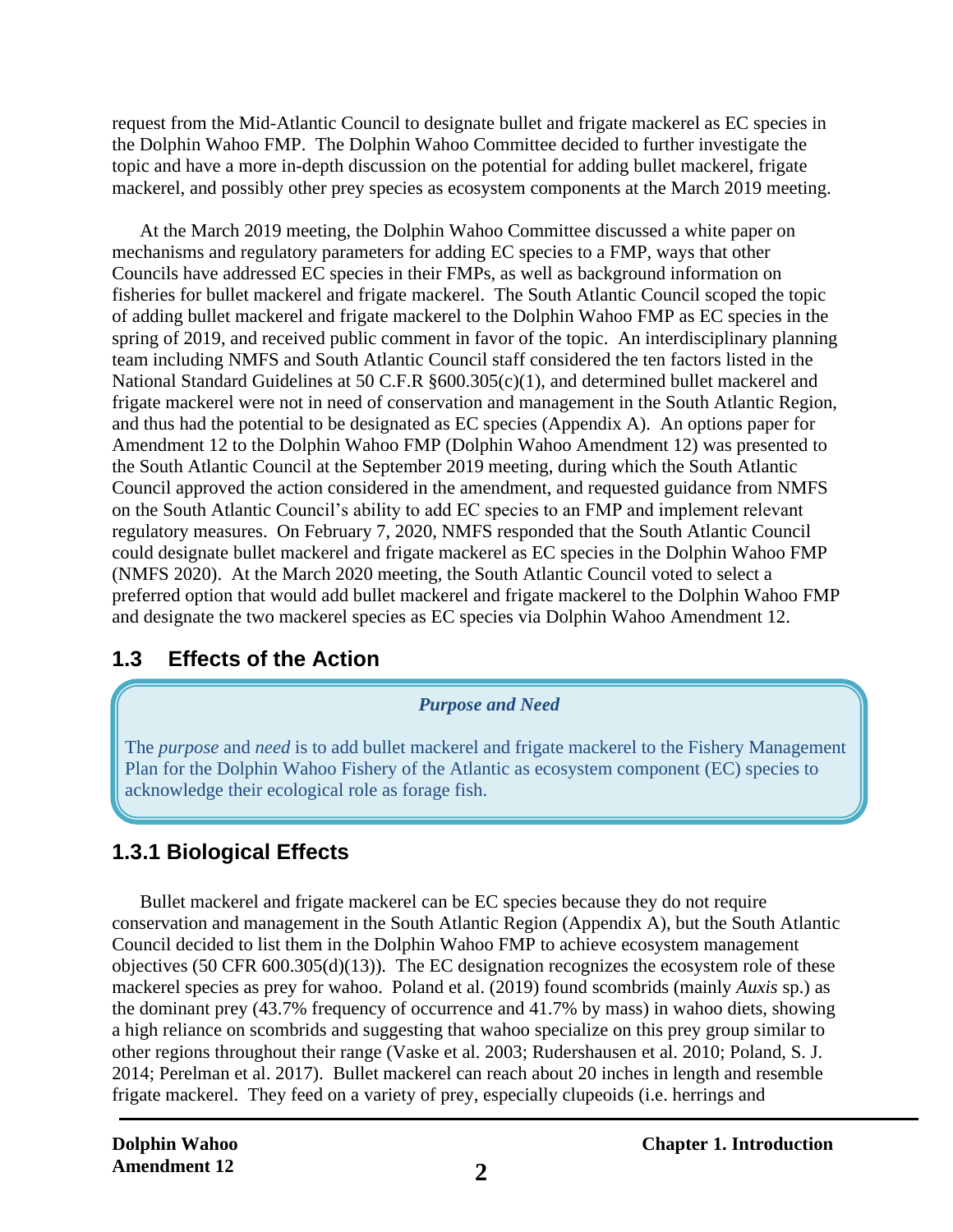sardines), crustaceans, and squids (Collette and Klein-MacPhee 2002; Froese and Pauly 2016). Bullet mackerel are found nearly worldwide in warm waters. In the western Atlantic, they are found from Cape Cod to the Gulf of Mexico and often form schools (Collette and Klein-MacPhee 2002; Froese and Pauly 2016). Frigate mackerel can reach two feet in length and exhibit schooling behavior as well. Frigate mackerel feed on a variety of fish, squids, and small crustaceans. In the western North Atlantic, frigate mackerel are mostly found from North Carolina to Florida (Kells and Carpenter 2011, Froese and Pauly 2016). Biological benefits from this administrative action could be attained from the raised awareness among the fishers, fishing communities, data collecting agencies, and regulatory entities managing dolphin, wahoo, bullet mackerel, and frigate mackerel.

According to data provided by a query of the landings database for the Atlantic Coast Cooperative Statistics Program (ACCSP), commercial landings of bullet and frigate mackerel over the past 20 years (1999 to 2018) were reported only from the Mid-Atlantic and New England regions, with the exception of 2018 when relatively minor landings of frigate mackerel were reported from the South Atlantic Region. Over this same 20-year time period, there were no reported commercial landings of bullet mackerel from the Atlantic other than in 2018. Bullet mackerel and frigate mackerel are similar in appearance and it is possible that some landings of bullet mackerel may have been misidentified as frigate mackerel. Additionally, federal observer data in the Mid-Atlantic Region have included records of small amounts of bullet mackerel caught in bottom trawl tows, which resulted in landings of longfin squid, black sea bass, and summer flounder, indicating that the species are caught in some commercial fishing operations as bycatch.

Commercial landings of bullet mackerel and frigate mackerel have been variable but typically are relatively low, averaging 4,395 pounds whole weight (lb ww) annually over the past 20 years of available data (1999 through 2018), 1,569 lb ww annually over the past 10 years (2009 through 2018), and 1,939 lb ww over the past five years (2014 through 2018) (**Table 1.3.1**) for the entire U.S. Atlantic. Based on the relatively low annual landings in most years, it appears that bullet mackerel and frigate mackerel are typically caught incidentally to other species. Dolphin Wahoo Amendment 12 does not include any management measures that would encourage any targeted harvest of bullet mackerel or frigate mackerel and therefore, bycatch and discard levels are not expected to increase over current levels, which are very small as discussed above.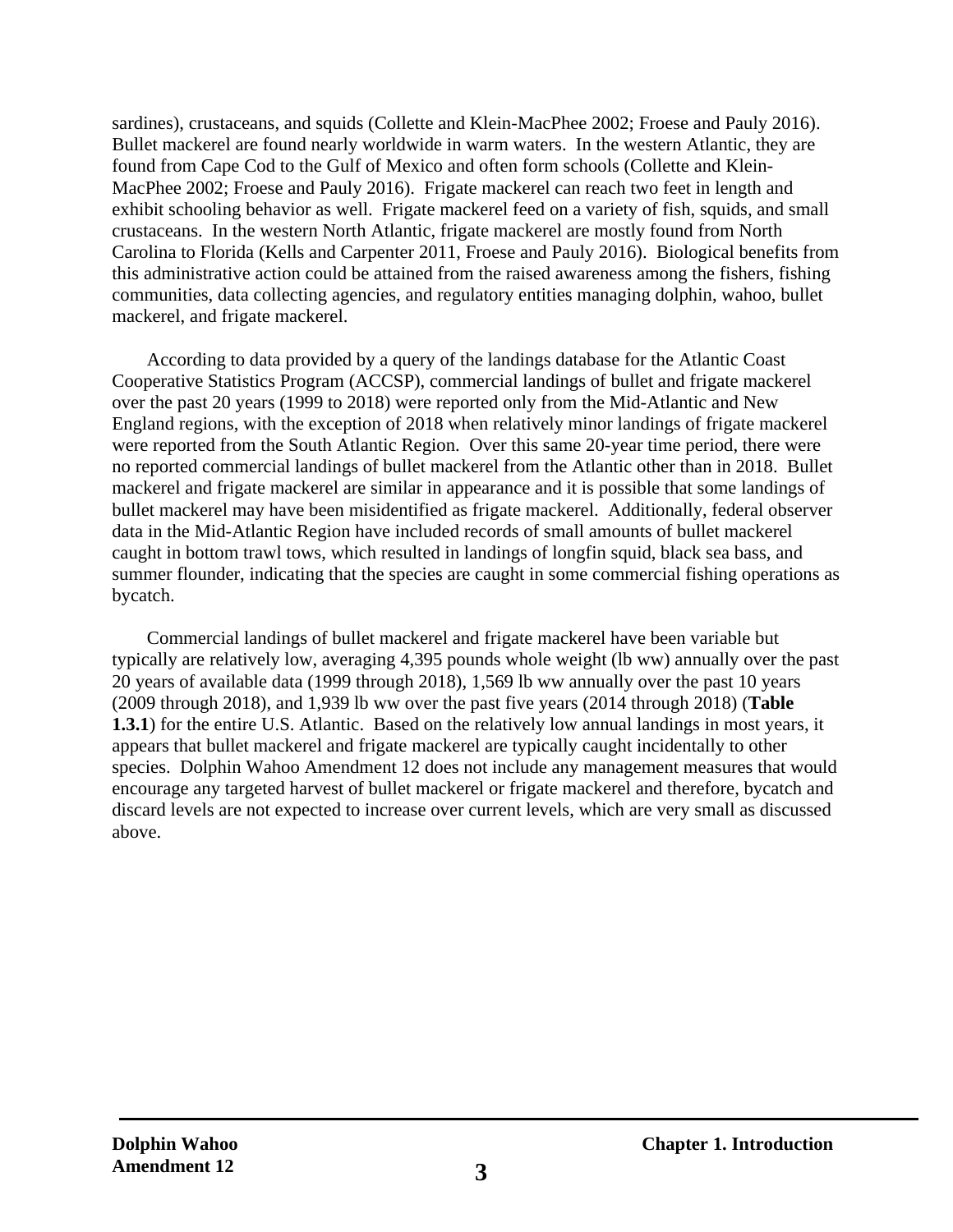| Year            | Landings (lb ww) |
|-----------------|------------------|
| 1999            | 36,472           |
| 2000            | 19,682           |
| 2001            | 6,343            |
| 2002            | 1,714            |
| 2003            | 4,013            |
| 2004            | $\ast$           |
| 2005            | *                |
| 2006            | $\overline{0}$   |
| 2007            | ∗                |
| 2008            | ∗                |
| 2009            | $\ast$           |
| 2010            | *                |
| 2011            | 3,467            |
| 2012            | 457              |
| 2013            | $\ast$           |
| 2014            | 5,674            |
| 2015            | $\ast$           |
| 2016            | 894              |
| 2017            | ∗                |
| 2018            | $\ast$           |
| 20-year average | 4,395            |
| 10-year average | 1,569            |
| 5-year average  | 1,939            |

<span id="page-8-0"></span>**Table 1.3.1.** Commercial landings for bullet mackerel and frigate mackerel landed from the U.S. Atlantic Ocean, 1999-2018.

\* denotes confidential data.

Source: ACCSP Commercial Landings Query. Accessed March 29, 2020.

Recreational landings have been variable and sporadic, averaging 1,189 lb ww for bullet mackerel, 3,569 lb ww for frigate mackerel, and 4,759 lb ww for both species combined annually over the past 20 years of available data (1999 through 2018) (**Table 1.3.2**). Recreational catches of bullet mackerel and frigate mackerel have largely occurred in the South Atlantic Region, with some limited catches reported from the Mid-Atlantic Region. Based on the relatively low level of annual landings, it appears that bullet mackerel and frigate mackerel are typically caught incidentally to fishing for other species. Recreational fishermen have also noted that these species are used as bait. In most circumstances, the catch estimates are accompanied by a relatively high percent standard error (PSE), which is likely reflective of relatively few intercepts.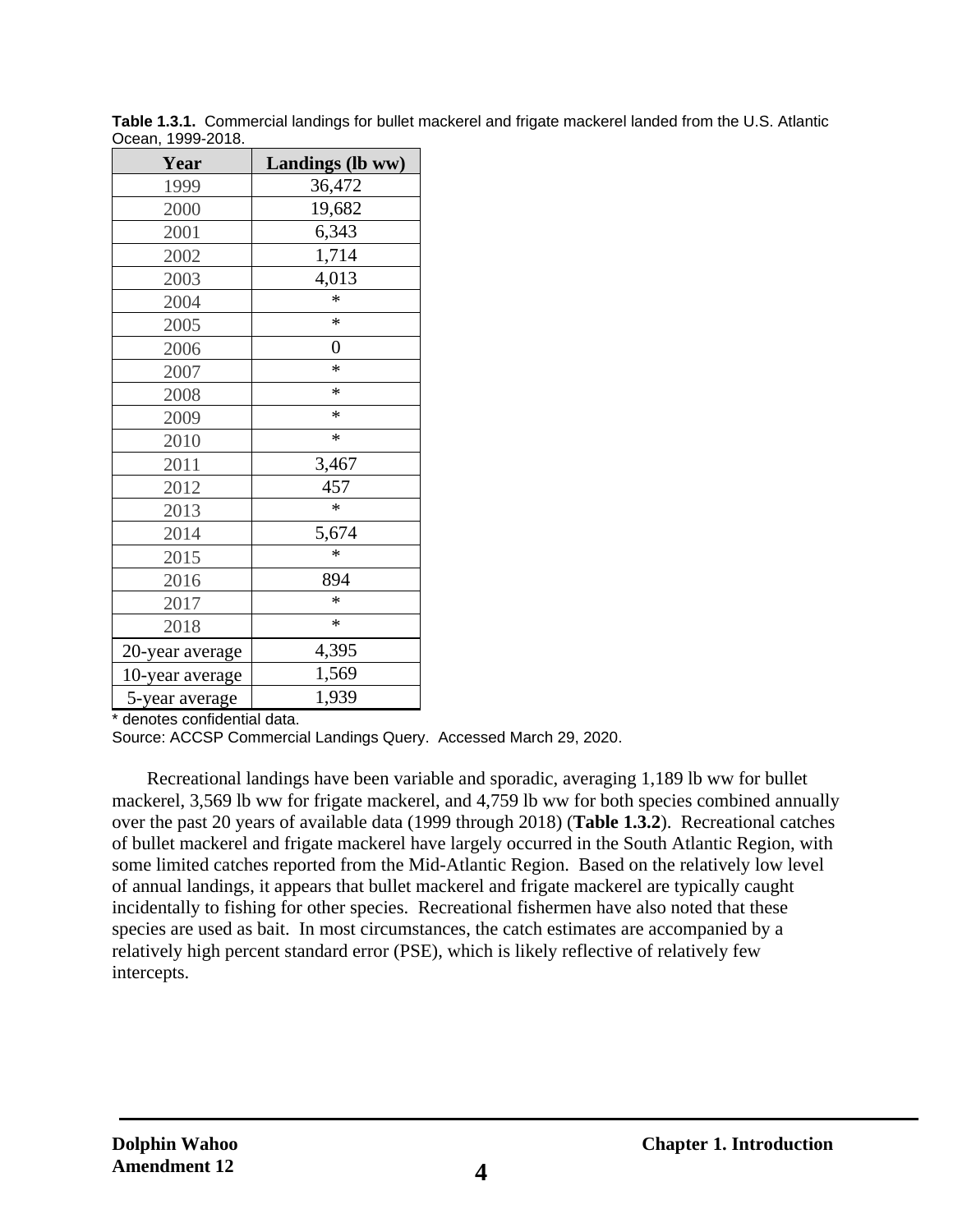| 1999-ZUTO.      | <b>Bullet Mackerel</b> |                          | <b>Frigate Mackerel</b> |                          | <b>Combined</b>  |
|-----------------|------------------------|--------------------------|-------------------------|--------------------------|------------------|
| Year            | Landings (lb ww)       | <b>PSE</b>               | Landings (lb ww)        | <b>PSE</b>               | Landings (lb ww) |
| 1999            | $\theta$               |                          | $\theta$                | $\overline{a}$           | $\overline{0}$   |
| 2000            | $\boldsymbol{0}$       |                          | $\boldsymbol{0}$        | $\overline{\phantom{0}}$ | $\overline{0}$   |
| 2001            | $\boldsymbol{0}$       | $\overline{\phantom{a}}$ | $\boldsymbol{0}$        | $\overline{a}$           | $\overline{0}$   |
| 2002            | $\overline{0}$         | $\overline{\phantom{a}}$ | $\boldsymbol{0}$        | $\overline{\phantom{0}}$ | $\overline{0}$   |
| 2003            | $\boldsymbol{0}$       | $\overline{\phantom{a}}$ | $\boldsymbol{0}$        | $\overline{\phantom{0}}$ | $\boldsymbol{0}$ |
| 2004            | $\overline{0}$         | $\overline{\phantom{a}}$ | $\overline{0}$          | $\overline{\phantom{0}}$ | $\overline{0}$   |
| 2005            | $\boldsymbol{0}$       | $\overline{\phantom{a}}$ | $\boldsymbol{0}$        | $\overline{a}$           | $\boldsymbol{0}$ |
| 2006            | $\overline{0}$         | $\overline{\phantom{a}}$ | $\overline{0}$          | $\overline{\phantom{a}}$ | $\overline{0}$   |
| 2007            | $\boldsymbol{0}$       | $\overline{\phantom{0}}$ | $\boldsymbol{0}$        | $\overline{\phantom{0}}$ | $\overline{0}$   |
| 2008            | $\boldsymbol{0}$       | $\qquad \qquad -$        | $\boldsymbol{0}$        | $\overline{\phantom{0}}$ | $\overline{0}$   |
| 2009            | $\overline{0}$         | $\overline{\phantom{0}}$ | $\overline{0}$          | $\overline{\phantom{0}}$ | $\overline{0}$   |
| 2010            | $\overline{0}$         | $\qquad \qquad -$        | 322                     | 86                       | 322              |
| 2011            | 166                    | 74.6                     | $\overline{0}$          |                          | 166              |
| 2012            | 296                    | 99.5                     | 51,856                  | 101.3                    | 52,152           |
| 2013            | $\overline{0}$         |                          | 17,592                  | 66.3                     | 17,592           |
| 2014            | 786                    | 50.5                     | $\overline{0}$          |                          | 786              |
| 2015            | $\overline{0}$         |                          | 1,618                   | 95.3                     | 1,618            |
| 2016            | 11,467                 | 31.5                     | $\overline{0}$          | $\overline{a}$           | 11,467           |
| 2017            | 10,247                 | 30.9                     | $\overline{0}$          | $\overline{0}$           | 10,247           |
| 2018            | 825                    | 44                       | $\overline{0}$          | $\overline{0}$           | 825              |
| 20-year average | 1,189                  | $\overline{\phantom{0}}$ | 3,569                   | $\overline{\phantom{0}}$ | 4,759            |
| 10-year average | 2,379                  | $\overline{\phantom{a}}$ | 7,139                   | $\overline{\phantom{a}}$ | 9,518            |
| 5-year average  | 4,665                  | $\overline{\phantom{a}}$ | 324                     | $\overline{\phantom{a}}$ | 4,989            |

<span id="page-9-0"></span>**Table 1.3.2.** Recreational landings of bullet mackerel and frigate mackerel from the U.S. Atlantic Ocean, 1999-2018.

Source: ACCSP Recreational Landings Query based on MRIP data. Accessed March 31, 2020.

As shown in **Tables 1.3.1** and **1.3.2** above, landings of bullet mackerel and frigate mackerel are inconsequential. Furthermore, allowable gear in the dolphin wahoo fishery such as automatic reel, bandit gear, handline, pelagic longline, rod and reel, and spearfishing gear (including powerheads) do not harvest bullet mackerel and frigate mackerel. There are no gear modifications or management measures proposed in Dolphin Wahoo Amendment 12. No direct or indirect adverse impacts are expected from the EC species designation on species listed under the Endangered Species Act or Marine Mammal Protection Act including their critical habitat.

In terms of data collection, vessels with federal commercial dolphin wahoo permits already report all landings that are sold to a federally permitted dealer including species that are not federally managed. Beginning January 4, 2020, the final rule for the South Atlantic electronic for-hire program requires that federally permitted for-hire snapper-grouper, dolphin wahoo, and coastal migratory pelagic vessels in the Atlantic report all landings including species that are not subject to federal management. The Marine Recreational Information Program captures information on all species caught by recreational fishermen. Furthermore, North Carolina has introduced fish identification codes in its state trip ticket forms for these mackerel species since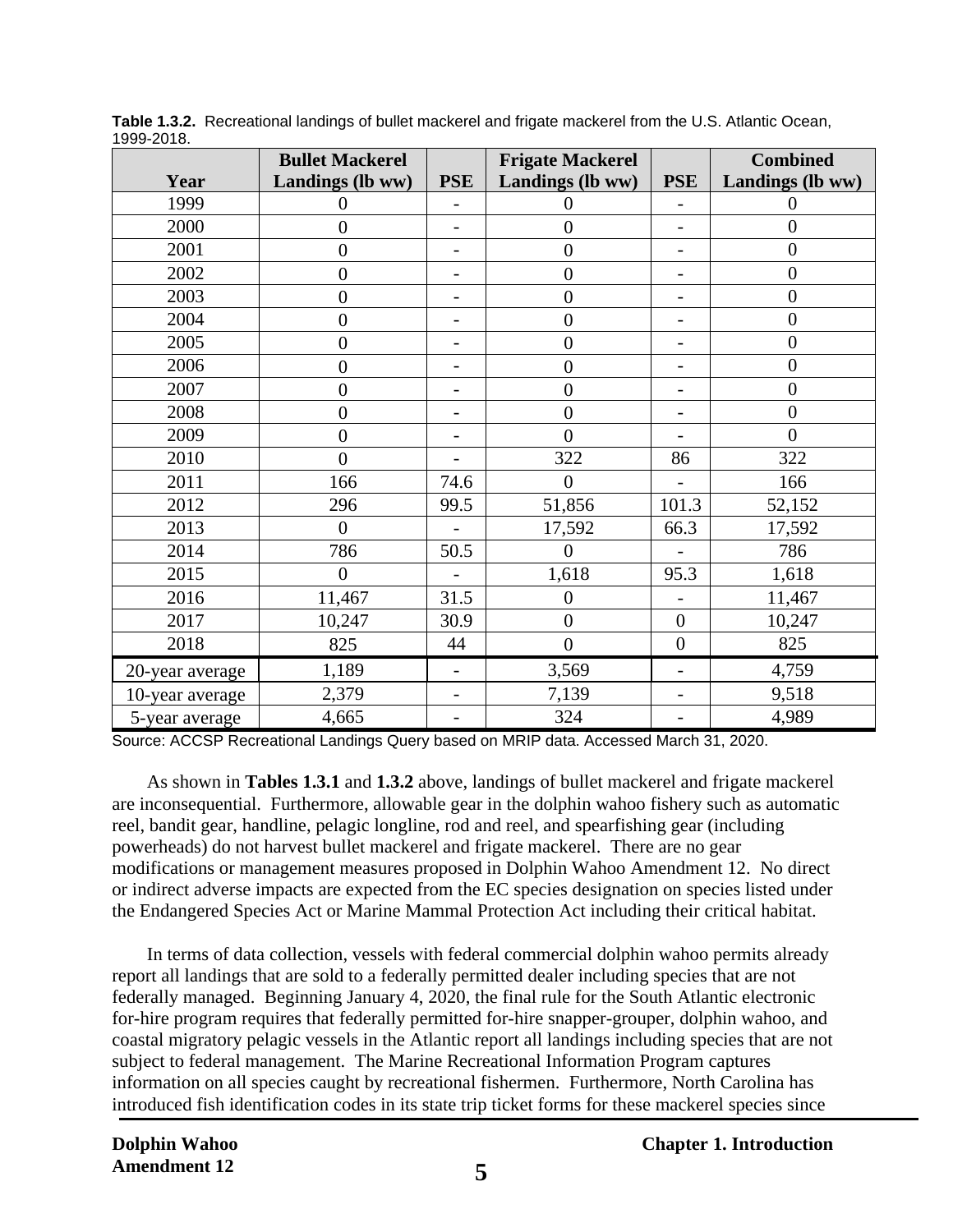2018. Public education and awareness of the EC designation may encourage reporting landings of these two mackerel species more than before, providing some biological benefits. If landings for bullet mackerel and frigate mackerel were to increase in the future, management measures within the South Atlantic Council's jurisdiction could be explored in a future amendment.

## <span id="page-10-0"></span>**1.3.2 Economic Effects**

The economic effects of this action are described in **Section 2.3** of **Chapter 2**.

## <span id="page-10-1"></span>**1.3.3 Social Effects**

Designating bullet mackerel and frigate mackerel as EC species in the Dolphin Wahoo FMP, as proposed, is not anticipated to result in direct positive or negative social effects. Landings of bullet mackerel and frigate mackerel are minimal in the U.S. Atlantic Ocean (**Table 1.3.1** and **1.3.2**) and thus do not likely constitute an important component of commercial and for-hire businesses or private recreational fishing activity. Designating bullet mackerel and frigate mackerel as EC species may have indirect social benefits as it could foster timelier decisions making and ensure management is streamlined should management measures be deemed necessary in the future.

The South Atlantic Council received numerous comments from the public in support of designating bullet mackerel and frigate mackerel as EC species. Acknowledging the key role these mackerel species play in supporting an important commercial and recreational fishery would improve stakeholder perceptions of management efforts.

The overall social effects should be positive for both the recreational and commercial sectors as the EC designation recognizes the ecosystem role of these mackerel species as prey for wahoo while not requiring unnecessary management constraints for a species that is currently rarely encountered in the Atlantic.

## <span id="page-10-2"></span>**1.4 South Atlantic Council's Choice for the Preferred Option**

### <span id="page-10-3"></span>**1.4.1 Dolphin Wahoo Advisory Panel (AP) Comments and Recommendations**

The Dolphin Wahoo Advisory Panel (Dolphin Wahoo AP) met via webinar on August 22, 2019, and was provided information on the South Atlantic Council's consideration of adding bullet mackerel and frigate mackerel as EC species in the Dolphin Wahoo FMP, including background information on the two mackerel species and options that the South Atlantic Council was initially considering in Dolphin Wahoo Amendment 12.

The Dolphin Wahoo AP expressed general support for designating bullet mackerel and frigate mackerel as EC species, with some members noting that in their experience wahoo particularly target the *Auxis* species as forage. The Dolphin Wahoo AP felt that the South Atlantic Council should consider a "conservative approach" that would help ensure there are not major increases in the harvest of bullet mackerel and frigate mackerel.

The Dolphin Wahoo AP made the following motions: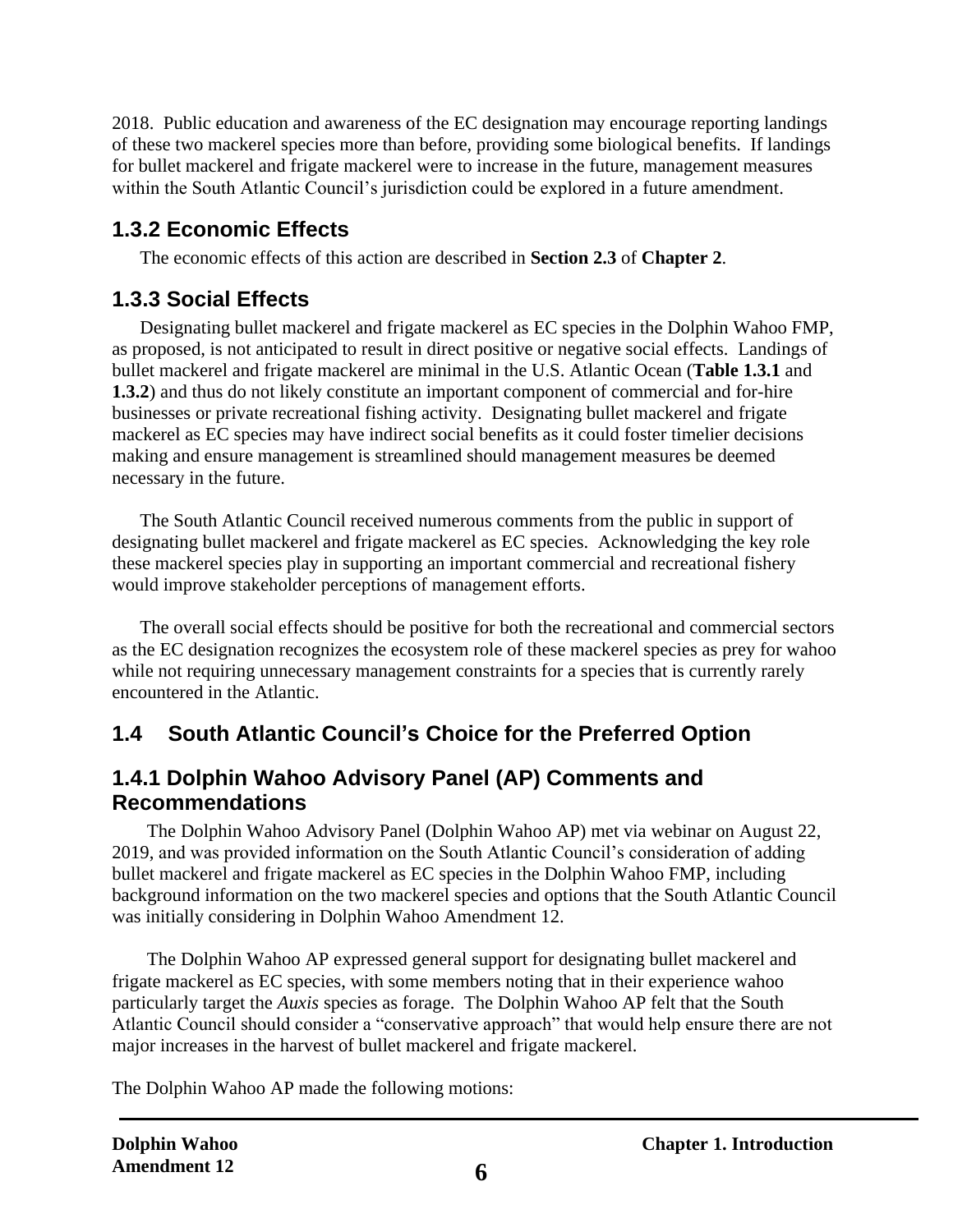**MOTION:** RECOMMEND THAT THE SOUTH ATLANTIC COUNCIL DESIGNATE BULLET AND FRIGATE MACKEREL AS ECOSYSTEM COMPONENT SPECIES IN THE DOLPHIN WAHOO FMP. ALSO THE AP ENDORSES THAT THE SOUTH ATLANTIC COUNCIL PROACTIVELY PROTECTS THE SPECIES AS PREY. APPROVED BY AP (6 IN FAVOR/0 OPPOSED/1 ABSTENTION)

**MOTION:** CONSIDER REGULATORY ACTIONS IN CONJUNCTION WITH ADDING BULLET AND FRIGATE MACKEREL AS ECOSYSTEM COMPONENT SPECIES. APPROVED BY AP (6 IN FAVOR/0 OPPOSED/1 ABSTENTION)

### <span id="page-11-0"></span>**1.4.2 Habitat Protection and Ecosystem-Based Management AP Comments and Recommendations**

At the November 2018 meeting of the Habitat Protection and Ecosystem-Based Management AP (Habitat AP), presentations were made outlining the scientific data identifying the importance of frigate mackerel and bullet mackerel as forage for wahoo and dolphin. In keeping with renewed efforts by fisheries management entities to proactively address potential threats to currently unmanaged species in addition to the growing emphasis on developing ecosystem management approaches, the Habitat AP recommended that the South Atlantic Council begin monitoring landings of bullet mackerel and frigate mackerel.

This topic was revisited by the Habitat AP at the May 2019 meeting. At this meeting, the Habitat AP recommended that the South Atlantic Council take proactive actions for bullet mackerel and frigate mackerel due to sound existing science regarding their importance as prey for wahoo and dolphin. Additionally, the Habitat AP felt that a dedicated scientific study should target bullet mackerel and frigate mackerel in conjunction with other identified forage prey to enable the future development of comprehensive FMPs.

#### <span id="page-11-1"></span>**1.4.3 Scientific and Statistical Committee (SSC) Comments and Recommendations**

The South Atlantic Council's SSC was presented background information on Dolphin Wahoo Amendment 12 during their October 2019 meeting. The SSC discussed the amendment and recommended adding bullet mackerel and frigate mackerel to the Dolphin Wahoo FMP as EC species.

## <span id="page-11-2"></span>**1.4.4 Public Comments and Recommendations**

Scoping for Dolphin Wahoo Amendment 12 was held in May 2019 to gather public comments on the concept of adding bullet mackerel and frigate mackerel to the Dolphin Wahoo FMP as EC species. The South Atlantic Council received 117 comments during scoping. A summary of the scoping comments is as follows:

- Majority of comments expressed support for adding the bullet mackerel and frigate mackerel to the Dolphin Wahoo FMP as EC species. Also general support for protecting forage species.
- Bullet mackerel and frigate mackerel are not only important forage for wahoo and dolphin, but also are forage for other large pelagic predators such as billfish and tunas. These large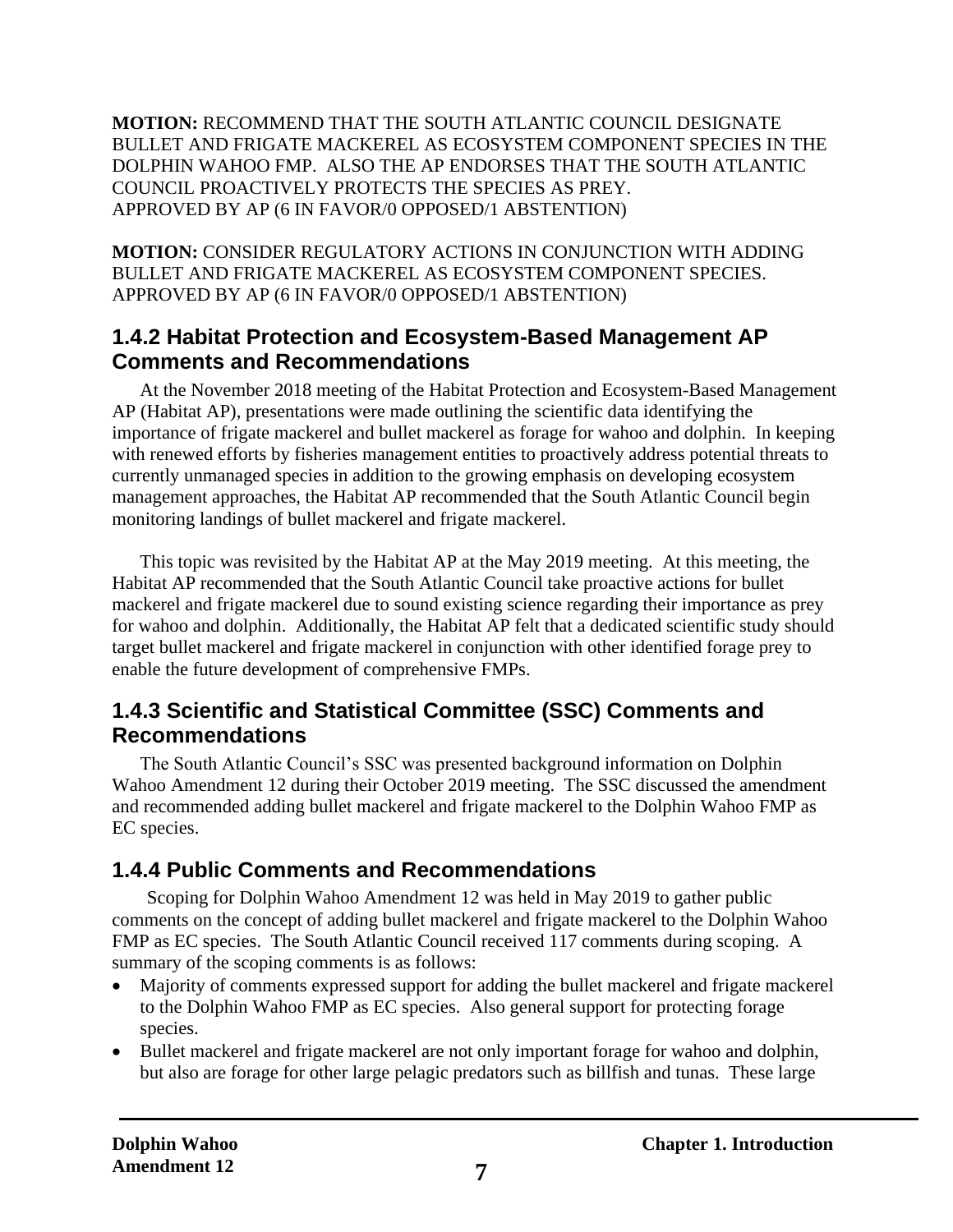pelagic predators support the offshore charter, private recreational, tournament, and commercial fisheries that are important economic components of many coastal communities.

- Bullet mackerel and frigate mackerel not only contribute to the stocks of wahoo, dolphin, and other large pelagic predatory species by maintaining the health of these stocks but also serve as a means to aggregate and maintain these predators in a general area so they are accessible to fishery participants.
- Protecting bullet mackerel and frigate mackerel is a concrete way that the South Atlantic Council can put policies from the Fishery Ecosystem Plan II into place.
- Adoption of bullet mackerel and frigate mackerel as EC species in the Dolphin Wahoo FMP would be a proactive, preventative approach.
- There was some limited concern that the South Atlantic Council was creating or authorizing a new fishery for bullet mackerel and frigate mackerel. While this was not the case and the two species are currently unmanaged, this perception generally accounted for the relatively few comments provided in opposition to adding bullet mackerel and frigate mackerel to the Dolphin Wahoo FMP.

Public hearings for Dolphin Wahoo Amendment 12 were held on September 16, 2020, via webinar during the public comment session at the South Atlantic Council's September 2020 meeting. The comment period was from August 28, 2020, through September 17, 2020. Three comments were received during public hearings, with one comment provided online and two provided verbally during the webinar hearing. All three comments were in favor of adding bullet mackerel and frigate mackerel to the Dolphin Wahoo FMP. A summary of the scoping comments is as follows:

- Support was expressed for adding bullet mackerel and frigate mackerel species to the Dolphin Wahoo FMP as EC species. Also, there was general support for protecting forage species.
- Bullet mackerel and frigate mackerel are not only important forage for wahoo and dolphin, but also are forage for other large pelagic predators such as billfish and tunas.
- Bullet mackerel and frigate mackerel are important forage species in both the South Atlantic and Mid-Atlantic regions.

## <span id="page-12-0"></span>**1.4.5 South Atlantic Council's Conclusion**

The South Atlantic Council considered adding bullet mackerel and frigate mackerel to the Dolphin Wahoo FMP as EC species in response to a request from the Mid-Atlantic Council. In doing so, the South Atlantic Council examined dietary information for dolphin and wahoo as well as regulatory measures that had been taken by the Mid Atlantic Council to address unmanaged forage species as EC species within their respective FMPs. Initially, the South Atlantic Council explored potential regulatory measures that could accompany incorporating bullet mackerel and frigate mackerel as EC species but did not pursue these regulatory measures after receiving guidance from NMFS and further considering the potential implications of such measures. The South Atlantic Council also received recommendations from their SSC, APs, and the public on measures related to bullet mackerel and frigate mackerel as EC species.

The South Atlantic Council concluded that **Preferred Option 2** best meets the purpose and need of the amendment to acknowledge the ecological role of bullet mackerel and frigate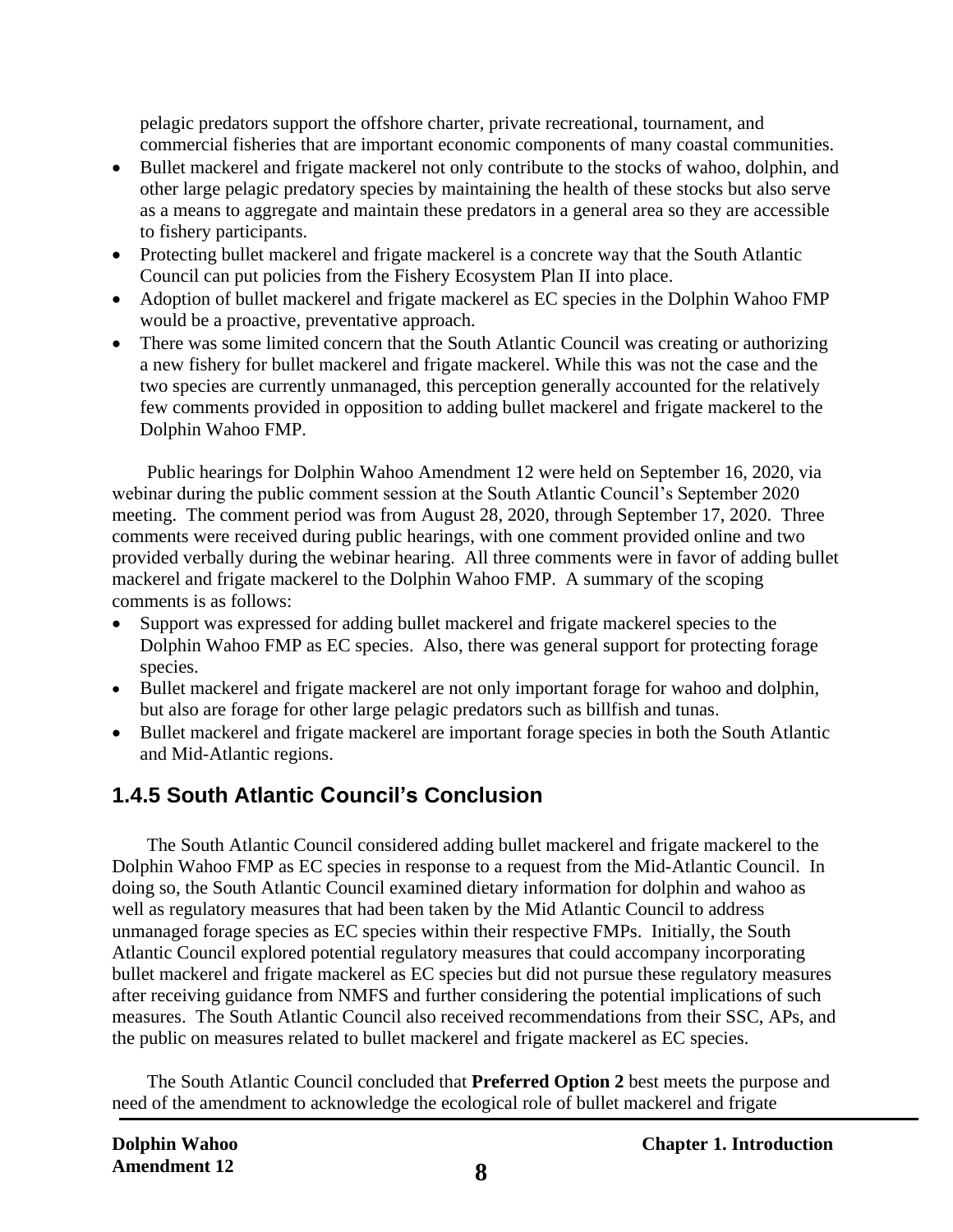mackerel as forage fish. The South Atlantic Council noted that bullet mackerel and frigate mackerel have been documented as important forage species particularly for wahoo and to a lesser extent for dolphin (Rudershausen et al. 2010; Poland, S. J. 2014; Poland et al. 2019). This action is supported by peer reviewed literature, recommendations from the South Atlantic Council's SSC, as well as Dolphin Wahoo AP and Habitat AP, and numerous public comments in favor of adding bullet mackerel and frigate mackerel to the Dolphin Wahoo FMP as EC species. Furthermore, it has been noted that bullet mackerel and frigate mackerel are currently not in need of conservation and management, making them eligible for consideration as EC species under provisions found within the National Standard Guidelines and complying with the requirements of the Magnuson-Stevens Fishery Conservation and Management Act and other applicable law (**Appendix A**).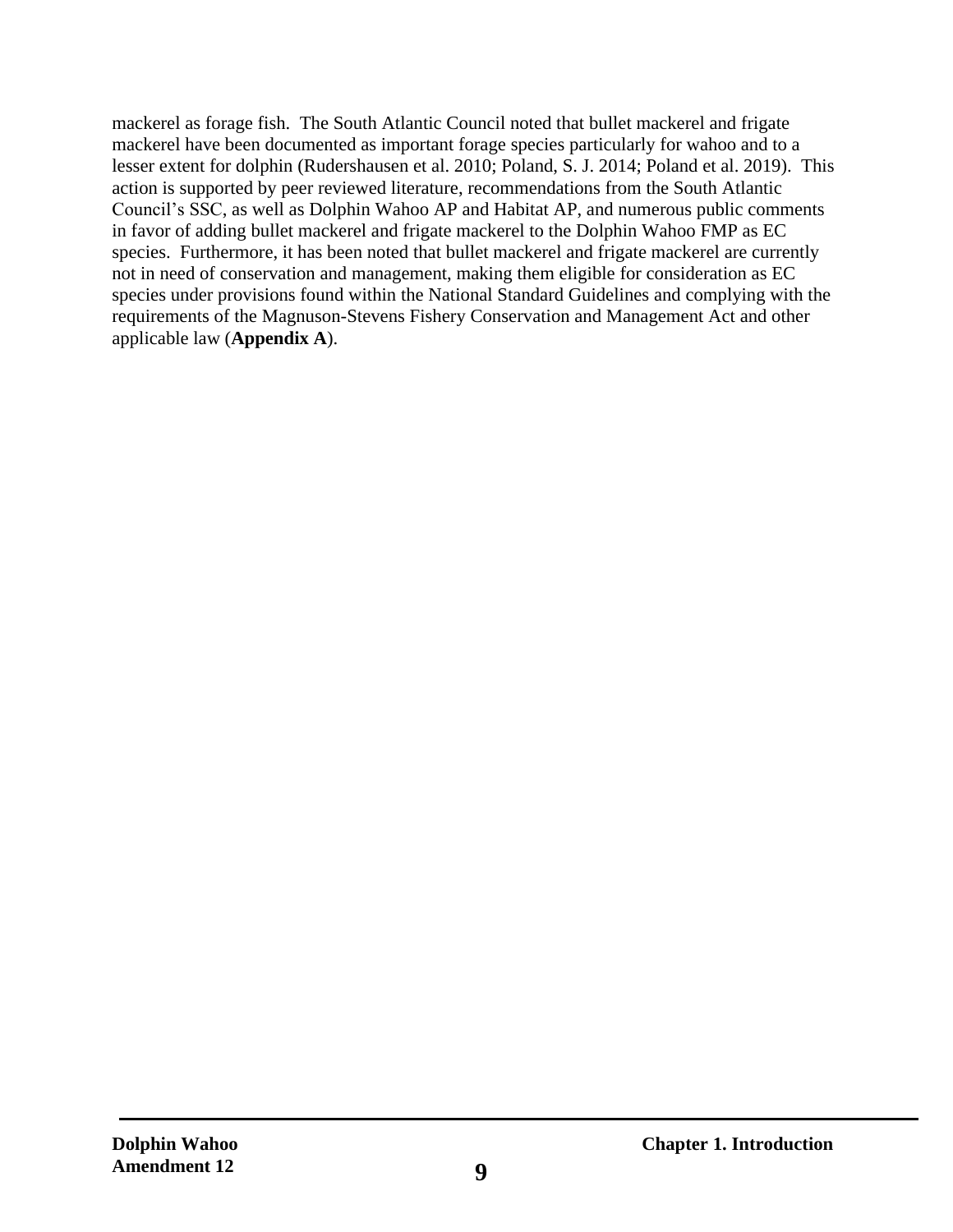# <span id="page-14-0"></span>**Chapter 2. Regulatory Impact Review**

The National Marine Fisheries Service (NMFS) requires a Regulatory Impact Review (RIR) for all regulatory actions that are of public interest to satisfy our obligations under Executive Order (E.O.) 12866, as amended. In conjunction with the analysis of direct and indirect effects in the "Environmental Consequences" section of this amendment, the RIR: 1) provides a comprehensive review of the level and incidence of impacts associated with a regulatory action; 2) provides a review of the problems and policy objectives prompting the regulatory proposals and an evaluation of the major alternatives which could be used to solve the problem; and 3) ensures that the regulatory agency systematically and comprehensively considers all available alternatives so that the public welfare can be enhanced in the most efficient and cost effective way. The RIR also serves as the basis for determining whether any proposed regulations are a "significant regulatory action" under certain criteria provided in E.O. 12866. In addition, the RIR provides some information that may be used in conducting an analysis of the effects on small entities pursuant to the Regulatory Flexibility Act (RFA). This RIR analyzes the effects that this regulatory action would be expected to have on the commercial and recreational sector of the fisheries for bullet mackerel and frigate mackerel in the South Atlantic Region.

### <span id="page-14-1"></span>**2.1 Problems and Objectives**

The problems and objectives for the proposed action are presented in **Section 1.2** of this amendment and are incorporated herein by reference.

## <span id="page-14-2"></span>**2.2 Economic Description of the Fisheries**

The Fishery Management Plan (FMP) for the Dolphin Wahoo Fishery of the Atlantic currently does not have ecosystem component (EC) species listed in the FMP. While the addition of bullet mackerel and frigate mackerel as EC species acknowledges the role of the two mackerels as important forage for wahoo, there are no associated management measures in this amendment that would alter the fisheries for or stocks of bullet mackerel or frigate mackerel. As such, there are no expected notable effects for the dolphin wahoo fishery that would result from this action, therefore the dolphin wahoo fishery is not described in this amendment. The existing fisheries for bullet mackerel and frigate mackerel are described in the following sections for the entire U.S. Atlantic.

#### <span id="page-14-3"></span>**2.2.1 Description for the Commercial Sector**

Commercial landings of bullet mackerel and frigate mackerel have been variable but typically are relatively low, averaging 1,939 pounds whole weight (lb ww) over the past five years (2014 through 2018) (**Table 2.2.1**) for the entire U.S. Atlantic Ocean. These landings were reported only from the Mid-Atlantic and New England regions, except for 2018 when relatively minor landings of frigate mackerel were reported from the South Atlantic Region as well. Additionally, the only recorded commercial bullet mackerel landings occurred in 2018 and were reported as caught from the New England region. All landings were reported as sold for food purposes (i.e. not for bait). The annual total number of vessels that landed bullet mackerel and frigate mackerel ranged from two to seven vessels and landings were sold through two to four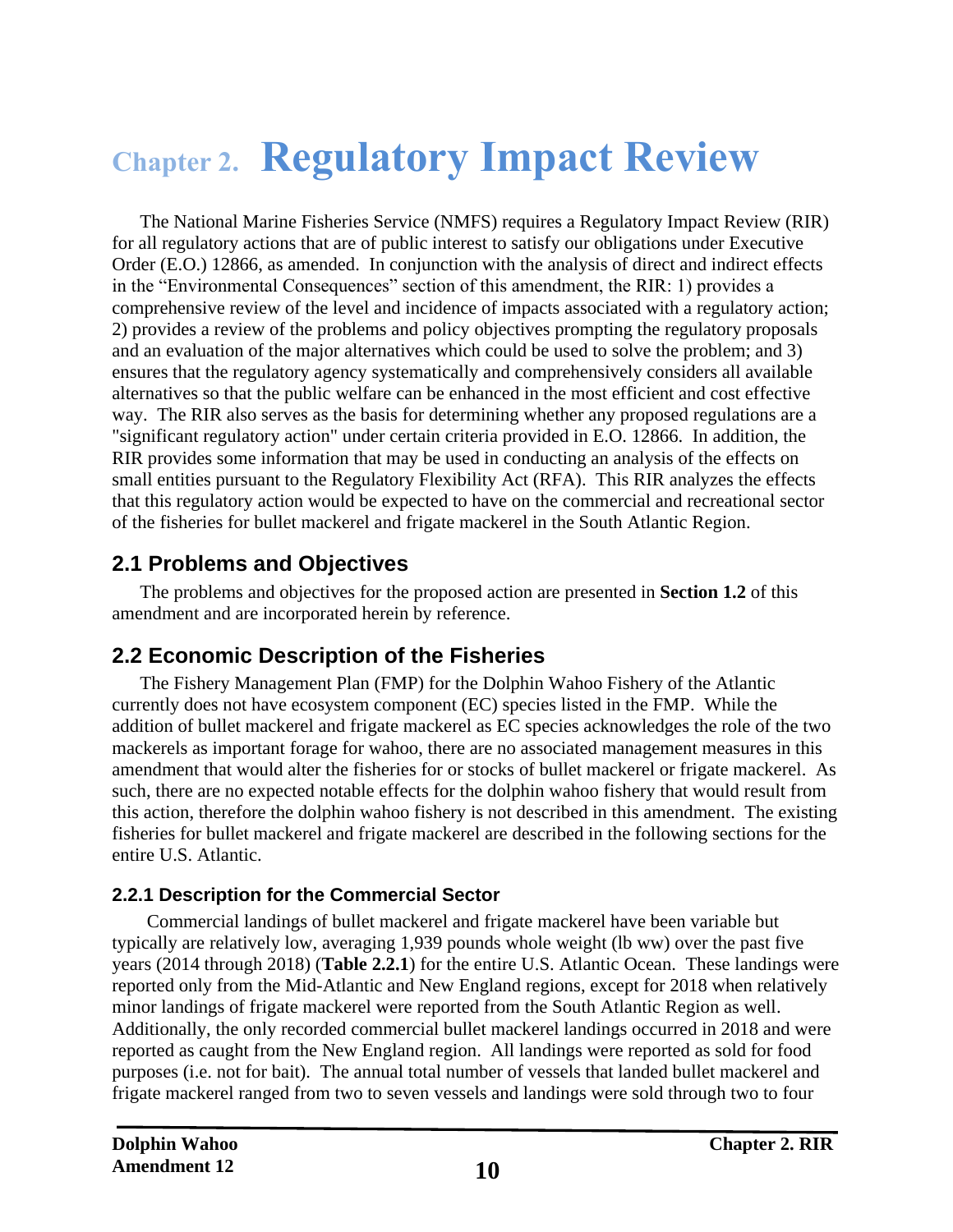dealers, depending on the year examined. Based on the relatively low annual landings in recent years, it appears that bullet mackerel and frigate mackerel are typically caught incidentally to other species. The annual average ex-vessel value and price over the 5-year time period was \$1,499 and \$1.29/lb ww (2018 dollars).

| Year           | Landings<br>$(lb ww)$ | <b>Ex-Vessel</b><br><b>Value</b> | <b>Average Ex-</b><br><b>Vessel Price</b> |
|----------------|-----------------------|----------------------------------|-------------------------------------------|
| 2014           | 5,674                 | \$6,349                          | \$1.12                                    |
| 2015           | $\ast$                | $\ast$                           | ∗                                         |
| 2016           | 894                   | \$1,374                          | \$1.54                                    |
| 2017           | $\ast$                | $\ast$                           | $\ast$                                    |
| 2018           | $\ast$                | $\ast$                           | ∗                                         |
| 5-year average | 1,939                 | \$1,499                          | \$1.29                                    |

<span id="page-15-0"></span>**Table 2.2.1.** Commercial landings, ex-vessel value, and ex-vessel price for bullet mackerel and frigate mackerel landed from the U.S. Atlantic Ocean, 2014-2018 (2018 dollars).

\* denotes confidential data.

Source: ACCSP Commercial Landings Query. Accessed March 29, 2020.

The commercial harvest and subsequent sales and consumption of fish generates business activity as fishermen expend funds to harvest the fish and consumers spend money on goods and services. These expenditures spur additional business activity in the region(s) where the harvest and purchases are made, such as jobs in local fish markets, grocers, restaurants, and fishing supply establishments. In the absence of the availability of a given species for purchase, consumers would spend their money on substitute goods and services. As a result, the analysis presented below represents a distributional analysis only; that is, it only shows how economic impacts may be distributed through regional markets and should not be interpreted to represent the impacts if these species are not available for harvest or purchase.

Estimates of the U.S. average annual business activity associated with the commercial harvest of bullet and frigate mackerel were derived using the model developed for and applied in NMFS  $(2018).$ <sup>1</sup> Specifically, these impact estimates reflect the expected impacts from average annual gross revenues generated by landings of bullet and frigate mackerel from 2014 through 2018. This business activity is characterized as jobs (full- and part-time), income impacts (wages, salaries, and self-employed income), value-added impacts (the difference between the value of goods and the cost of materials or supplies), and output impacts (gross business sales). Income impacts should not be added to output (sales) impacts because this would result in double counting. Further, the results below are based on average relationships developed through the analysis of many fishing operations that harvest many different species because species-specific models are generally not available.

Between 2014 and 2018, commercial landings of bullet and frigate mackerel resulted in approximately \$1,449 in gross revenue on average. This revenue generated no additional jobs, \$5,000 in income, \$7,000 in value-added, and \$14,000 in output per year on average (2018

 $<sup>1</sup>$  A detailed description of the input/output model is provided in NMFS (2011).</sup>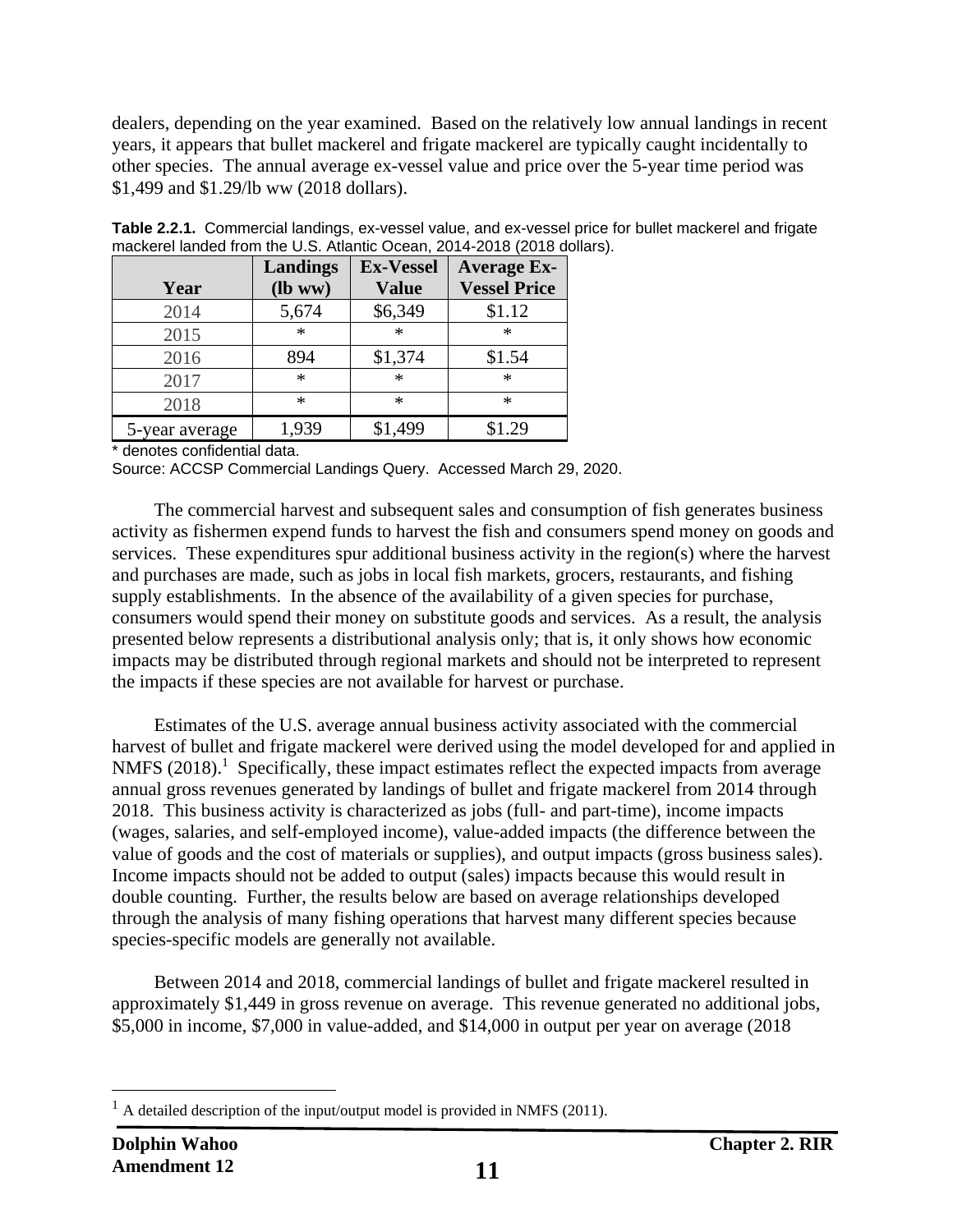dollars). Income impacts should not be added to output (sales) impacts because this would result in double counting.

#### <span id="page-16-0"></span>**2.2.2. Description for the Recreational Sector**

The Atlantic recreational sector is comprised of the private and for-hire modes. The private mode includes anglers fishing from shore (all land-based structures) and private/rental boats. The for-hire mode is composed of charter boats and headboats (also called party boats). Charter boats generally carry fewer passengers and charge a fee on an entire vessel basis, whereas, headboats carry more passengers and payment is per person. The type of service, from a vesselor passenger-size perspective, affects the flexibility to search different fishing locations during the course of a trip and target different species since larger concentrations of fish are required to satisfy larger groups of anglers.

Recreational landings have been variable, averaging 4,665 lb ww for bullet mackerel, 324 lb ww for frigate mackerel, and 4,989 lb ww for both species combined annually over the past five years of available data (2014 through 2018) (**Table 1.3.2**). Recreational landings (by weight) of bullet mackerel and frigate mackerel within this time series have all occurred in the South Atlantic Region. Based on the relatively low annual landings, it appears that bullet mackerel and frigate mackerel are typically caught incidentally to other species. As noted in **Section 1.3.1**, fishermen have noted that these species are used as bait. In most circumstances, the catch estimates are accompanied by a relatively high percent standard error (PSE), which is likely reflective of relatively few intercepts.

|                | <b>Bullet Mackerel</b> |            | <b>Frigate Mackerel</b> |            | <b>Combined</b>  |
|----------------|------------------------|------------|-------------------------|------------|------------------|
| Year           | Landings (lb ww)       | <b>PSE</b> | Landings (lb ww)        | <b>PSE</b> | Landings (lb ww) |
| 2014           | 786                    | 50.5       |                         |            | 786              |
| 2015           |                        |            | 1,618                   | 95.3       | 1,618            |
| 2016           | 11,467                 | 31.5       |                         |            | 11,467           |
| 2017           | 10,247                 | 30.9       | U                       |            | 10,247           |
| 2018           | 825                    | 44         |                         |            | 825              |
| 5-year average | 4,665                  |            | 324                     |            | 4,989            |

<span id="page-16-1"></span>**Table 2.2.1.** Recreational landings of bullet mackerel and frigate mackerel from the U.S. Atlantic Ocean, 1999-2018.

Source: ACCSP Recreational Landings Query based on MRIP data. Accessed March 31, 2020.

Recreational effort derived from the Marine Recreational Information Program (MRIP) database can be characterized in terms of the number of trips as follows:

- Target effort The number of individual angler trips, regardless of duration, where the intercepted angler indicated that the species or a species in the species group was targeted as either the first or the second primary target for the trip. The species did not have to be caught.
- Catch effort The number of individual angler trips, regardless of duration and target intent, where the individual species or a species in the species group was caught. The fish did not have to be kept.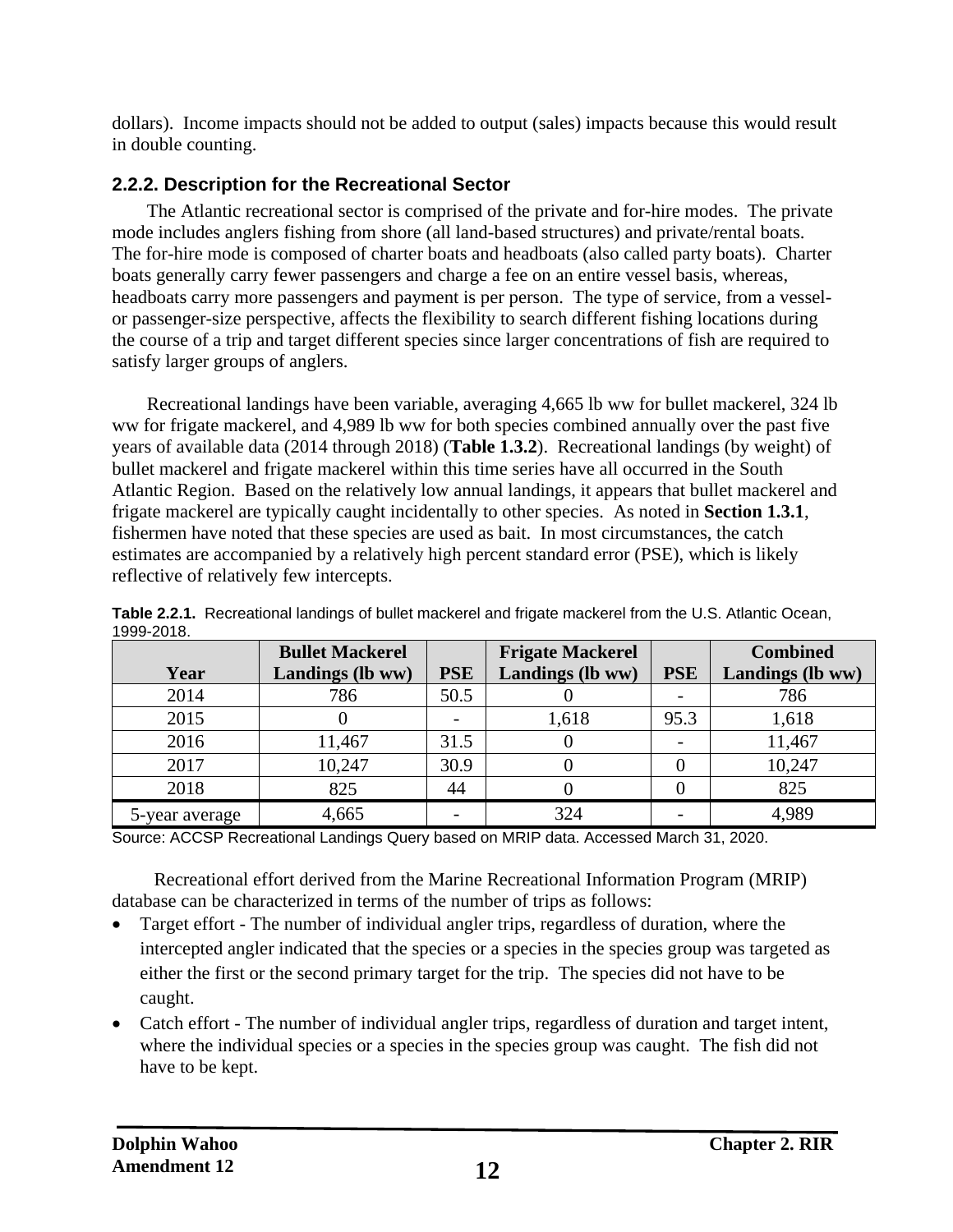Other measures of effort are available as well, such as directed trips (the number of individual angler trips that either targeted or caught a particular species). Estimates of catch effort for frigate mackerel by state and mode on the east coast from 2014 through 2018 are provided in **Table 2.2.2**. There were no catch trips in the shore mode for any state on the east coast during these years. All recreational catch trips were either in North Carolina or East Florida during this time. Also, there was no target effort for frigate mackerel in any state or mode from 2014 through 2018.

|                |         | <b>North</b>     |                  |                  |
|----------------|---------|------------------|------------------|------------------|
| <b>Mode</b>    | Year    | Carolina         | Florida          | <b>Total</b>     |
| <b>Charter</b> | 2014    | $\boldsymbol{0}$ | $\overline{0}$   | 0                |
|                | 2015    | 103              | $\boldsymbol{0}$ | $\overline{0}$   |
|                | 2016    | 152              | $\boldsymbol{0}$ | $\overline{0}$   |
|                | 2017    | $\boldsymbol{0}$ | $\overline{0}$   | $\overline{0}$   |
|                | 2018    | $\boldsymbol{0}$ | $\overline{0}$   | $\overline{0}$   |
|                | Average | 51               | $\overline{0}$   | 51               |
|                |         |                  |                  |                  |
| <b>Private</b> | 2014    | $\boldsymbol{0}$ | $\overline{0}$   | $\boldsymbol{0}$ |
|                | 2015    | $\overline{0}$   | 3,365            | $\overline{0}$   |
|                | 2016    | $\overline{0}$   | 0                | $\overline{0}$   |
|                | 2017    | $\boldsymbol{0}$ | $\overline{0}$   | $\overline{0}$   |
|                | 2018    | $\boldsymbol{0}$ | $\overline{0}$   | $\overline{0}$   |
|                | Average | $\overline{0}$   | 673              | 673              |
|                |         |                  |                  |                  |
| <b>All</b>     | 2014    | $\overline{0}$   | $\overline{0}$   | $\overline{0}$   |
|                | 2015    | 103              | 3,365            | 3,468            |
|                | 2016    | 152              | $\overline{0}$   | 152              |
|                | 2017    | $\boldsymbol{0}$ | $\boldsymbol{0}$ | $\boldsymbol{0}$ |
|                | 2018    | $\overline{0}$   | $\overline{0}$   | $\overline{0}$   |
|                | Average | 51               | 673              | 724              |

<span id="page-17-0"></span>**Table 2.2.2.** Number of frigate mackerel recreational catch trips, by mode and state, 2014-2018.

Source: NOAA Recreational Fisheries Statistics Query based on MRIP data.

Estimates of catch effort and target effort for bullet mackerel by state and mode from 2014 through 2018 are provided in **Table 2.2.3** and **Table 2.2.4**. There were no landings in the shore mode for any state on the east coast during these years. Catch trips for bullet mackerel only occurred in South Carolina, North Carolina, and New Jersey from 2014 through 2018. Target trips for bullet mackerel only occurred in North Carolina and east Florida. The fact that bullet mackerel were targeted by private anglers off east Florida in 2017 but were not caught is an oddity. This finding suggests that private anglers who targeted bullet mackerel off east Florida that year were unsuccessful in catching them.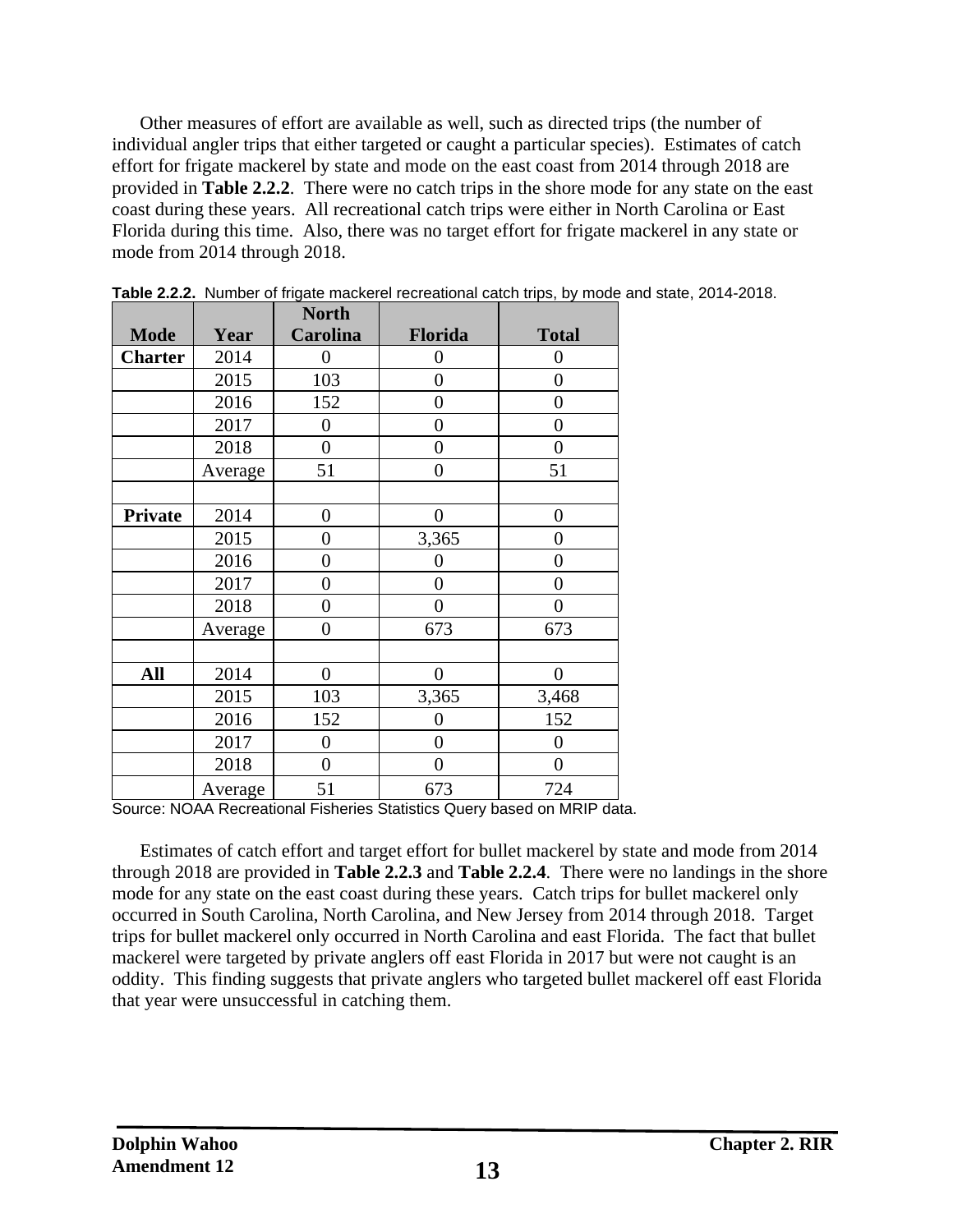|                |         | <b>South</b>     | <b>North</b>    | <b>New</b>     |                |
|----------------|---------|------------------|-----------------|----------------|----------------|
| <b>Mode</b>    | Year    | <b>Carolina</b>  | <b>Carolina</b> | <b>Jersey</b>  | <b>Total</b>   |
| <b>Charter</b> | 2014    | 0                | 780             | 1,038          | 1,818          |
|                | 2015    | $\overline{0}$   | $\overline{0}$  | 0              | $\overline{0}$ |
|                | 2016    | $\overline{0}$   | 3,474           | $\overline{0}$ | 3,474          |
|                | 2017    | $\overline{0}$   | 4,151           | $\overline{0}$ | 4,151          |
|                | 2018    | $\overline{0}$   | 1,420           | $\overline{0}$ | 1,420          |
|                | Average | $\overline{0}$   | 1,965           | 208            | 2,173          |
|                |         |                  |                 |                |                |
| Private        | 2014    | $\overline{0}$   | 225             | 13,590         | 13,815         |
|                | 2015    | $\boldsymbol{0}$ | 0               | 0              | 0              |
|                | 2016    | $\overline{0}$   | 12,205          | $\overline{0}$ | 12,205         |
|                | 2017    | $\overline{0}$   | 7,139           | $\overline{0}$ | 7,139          |
|                | 2018    | 2,171            | 377             | $\overline{0}$ | 2,548          |
|                | Average | 434              | 3,989           | 2,718          | 7,141          |
|                |         |                  |                 |                |                |
| All            | 2014    | $\overline{0}$   | 1,005           | 14,628         | 15,633         |
|                | 2015    | $\boldsymbol{0}$ | 0               | 0              | $\theta$       |
|                | 2016    | $\theta$         | 15,679          | $\overline{0}$ | 15,679         |
|                | 2017    | $\overline{0}$   | 11,290          | $\overline{0}$ | 11,290         |
|                | 2018    | 2,171            | 1,797           | $\overline{0}$ | 3,968          |
|                | Average | 434              | 5,954           | 2,926          | 9,314          |

<span id="page-18-0"></span>**Table 2.2.3.** Number of bullet mackerel recreational catch trips, by mode and state, 2014-2018.

Source: NOAA Recreational Fisheries Statistics Query based on MRIP data.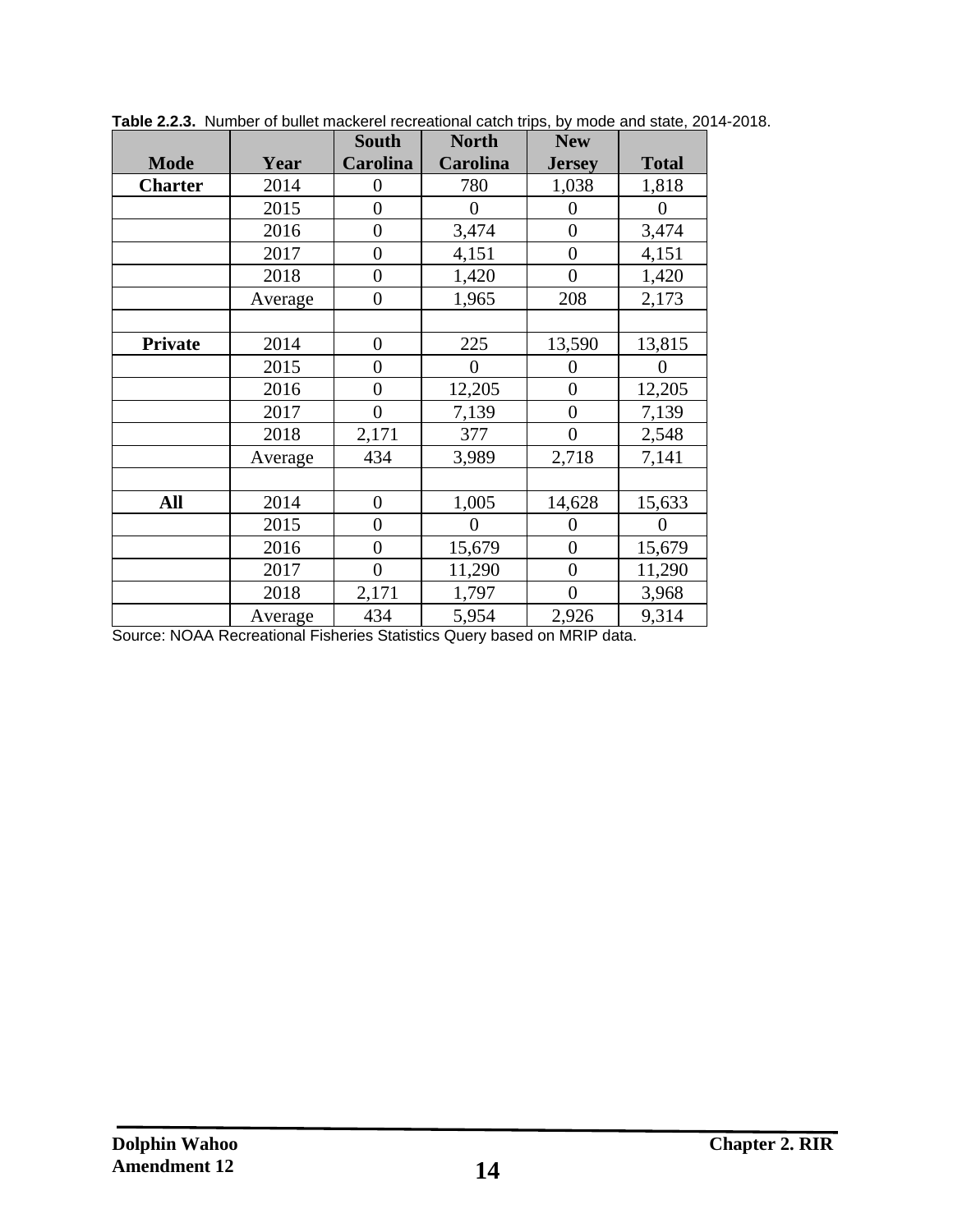|                |         | <b>North</b>     |                  |                  |
|----------------|---------|------------------|------------------|------------------|
| <b>Mode</b>    | Year    | Carolina         | Florida          | <b>Total</b>     |
| <b>Charter</b> | 2014    | $\overline{0}$   | 0                | $\boldsymbol{0}$ |
|                | 2015    | 15               | $\overline{0}$   | $\overline{0}$   |
|                | 2016    | $\boldsymbol{0}$ | $\overline{0}$   | $\boldsymbol{0}$ |
|                | 2017    | $\boldsymbol{0}$ | $\overline{0}$   | $\boldsymbol{0}$ |
|                | 2018    | $\overline{0}$   | $\overline{0}$   | $\boldsymbol{0}$ |
|                | Average | 3                | $\overline{0}$   | 3                |
|                |         |                  |                  |                  |
| <b>Private</b> | 2014    | $\boldsymbol{0}$ | $\boldsymbol{0}$ | $\boldsymbol{0}$ |
|                | 2015    | 0                | $\overline{0}$   | 0                |
|                | 2016    | $\overline{0}$   | $\overline{0}$   | $\overline{0}$   |
|                | 2017    | $\overline{0}$   | 617              | $\overline{0}$   |
|                | 2018    | $\overline{0}$   | $\overline{0}$   | $\overline{0}$   |
|                | Average | $\overline{0}$   | 123              | 123              |
|                |         |                  |                  |                  |
| All            | 2014    | $\overline{0}$   | $\overline{0}$   | $\boldsymbol{0}$ |
|                | 2015    | 15               | $\overline{0}$   | 15               |
|                | 2016    | $\overline{0}$   | $\overline{0}$   | $\boldsymbol{0}$ |
|                | 2017    | $\overline{0}$   | 617              | 617              |
|                | 2018    | $\overline{0}$   | $\boldsymbol{0}$ | $\overline{0}$   |
|                | Average | 3                | 123              | 126              |

<span id="page-19-0"></span>**Table 2.2.4.** Number of bullet mackerel recreational target trips, by mode and state, 2014-2018.

The desire for recreational fishing generates economic activity as consumers spend their income on various goods and services needed for recreational fishing. This spurs economic activity in the region where recreational fishing occurs. In the absence of the opportunity to fish, the income would likely be spent on other goods and services and these expenditures would similarly generate economic activity in the region where the expenditure occurs. As such, the analysis below represents a distributional analysis only.

Estimates of the economic impacts (business activity) associated with recreational angling were calculated using average trip-level impact coefficients derived from the 2016 Fisheries Economics of the U.S. report (NMFS 2018) and underlying data provided by the NOAA Office of Science and Technology. Economic impact estimates were adjusted to 2018 dollars using the annual, not seasonally adjusted Gross Domestic Product implicit price deflator provided by the U.S. Bureau of Economic Analysis.

Recreational fishing generates economic impacts (business activity). As in the commercial sector, business activity for the recreational sector is characterized in the form of jobs, income impacts, value-added impacts, and output impacts. In the recreational sector, economic impacts are determined by the number of target trips taken by state and mode. Because there were no target trips for frigate mackerel from 2014 through 2018, no economic impacts were generated. Between 2014 and 2018, there were 3 target trips in the North Carolina charter sector and 123 target trips in the east Florida private recreational sector per year on average. These target trips

Source: NOAA Recreational Fisheries Statistics Query based on MRIP data.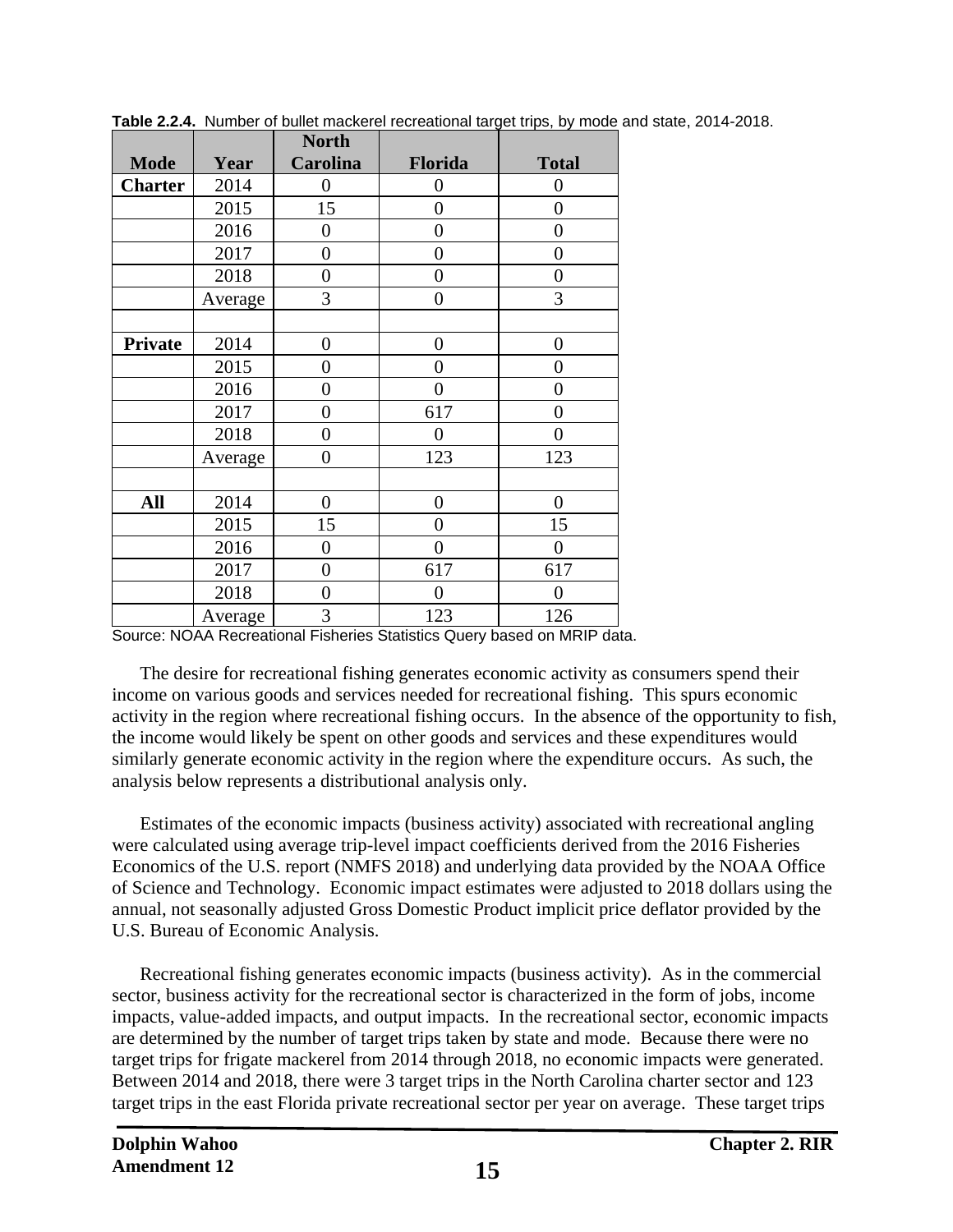generated no additional jobs, \$5,000 in income, \$9,000 in value-added, and \$15,000 in output per year on average (2018 dollars). Again, income impacts should not be added to output (sales) impacts because this would result in double counting.

### <span id="page-20-0"></span>**2.3 Effects of Management Measures**

There are no anticipated direct economic effects from designating bullet mackerel and frigate mackerel as EC species. Such a designation would not affect the landings or fisheries for the two mackerel species. Additionally, landings of bullet mackerel and frigate mackerel are minimal and are not likely an important economic component for the vessels that land them (**Section 2.2.1** and **Section 2.2.2**).

There would be potential indirect economic benefits of designating bullet mackerel and frigate mackerel as EC species if this designation leads to better monitoring of landings through public education and increased awareness. If landings for the two mackerel species were to greatly increase in the future to unsustainable levels, fisheries managers could be made aware before the stocks are depleted which may have subsequent beneficial effects on populations of several economically important predatory fish species, including dolphin and wahoo. These indirect benefits are highly uncertain and cannot be quantified. There are no known costs associated with this action outside of the public costs of regulations. While the net benefits cannot be determined, it is plausible that the potential economic benefits may partially or fully offset the noted costs.

## <span id="page-20-1"></span>**2.4 Public Costs of Regulations**

The preparation, implementation, enforcement, and monitoring of this or any federal action involves the expenditure of public and private resources, which can be expressed as costs associated with the regulations. Costs to the private sector are discussed in the effects of management measures. Estimated public costs associated with this action include:

| South Atlantic Fishery Management Council (South Atlantic Council) costs of document |          |
|--------------------------------------------------------------------------------------|----------|
| preparation, meetings, public hearings, and information dissemination                | \$13,919 |
| NMFS administrative costs of document preparation, meetings, and review              | \$20,580 |
| TOTAL <sup>2</sup>                                                                   | \$34,499 |

The estimate provided above does not include any law enforcement costs. Any enforcement duties associated with this action would be expected to be covered under routine enforcement costs rather than an expenditure of new funds. The South Atlantic Council and NMFS administrative costs directly attributable to this amendment and the rulemaking process would be incurred prior to the effective date of the final rule implementing this amendment.

<sup>2</sup> Calculations are inclusive of the estimated cost of total staff time dedicated to amendment development and applicable meeting costs (Scoping, Public Hearings, South Atlantic Council, Scientific and Statistical Committee, and Advisory Panel meetings).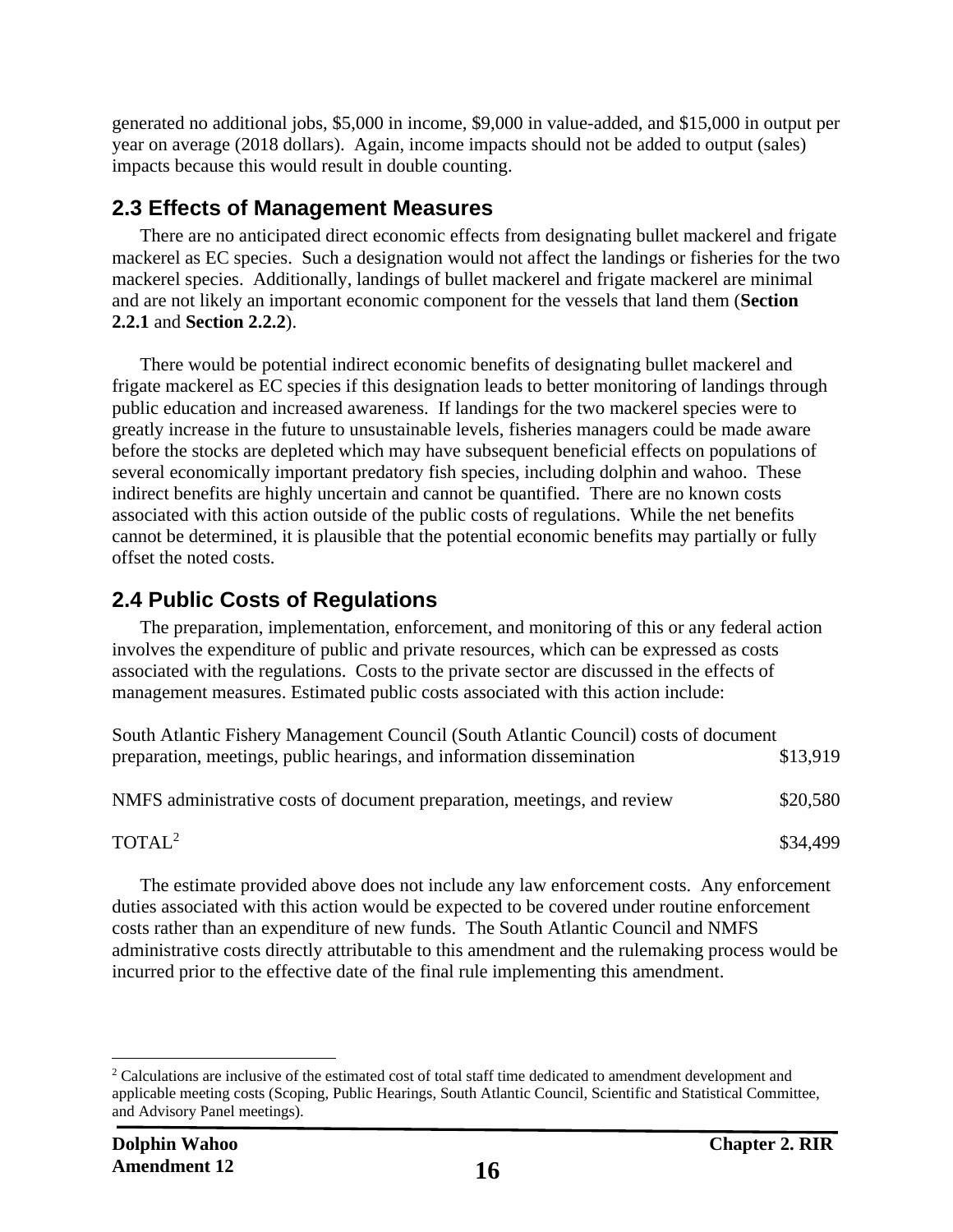### <span id="page-21-0"></span>**2.5 Net Benefits of Regulatory Action**

The estimated non-discounted public costs resulting from the regulation are \$34,499 (2018 dollars). The costs resulting from the amendment and the associated rulemaking process should not be discounted as they will be incurred prior to the effective date of the final rule. There are no quantified economic benefits for this action.

Based on the quantified economic effects, this action would decrease net benefits to the Nation. However, as discussed qualitatively in **Section 2.3**, there are potential economic benefits that could mitigate or outweigh the quantified costs. Based on these qualitative and quantitative analyses, the effect on net economic benefits is unclear and there is the potential that this regulatory action could increase net benefits to the Nation.

## <span id="page-21-1"></span>**2.6 Determination of Significant Regulatory Action**

Pursuant to E.O. 12866, a regulation is considered a "significant regulatory action" if it is likely to result in: 1) an annual effect of \$100 million or more or adversely affect in a material way the economy, a sector of the economy, productivity, competition, jobs, the environment, public health or safety, or State, local, or tribal governments or communities; 2) create a serious inconsistency or otherwise interfere with an action taken or planned by another agency; 3) materially alter the budgetary impact of entitlements, grants, user fees, or loan programs or the rights or obligations of recipients thereof; or 4) raise novel legal or policy issues arising out of legal mandates, the President's priorities, or the principles set forth in this executive order. Based on the information provided above, these actions have been determined to not be economically significant for the purposes of E.O. 12866.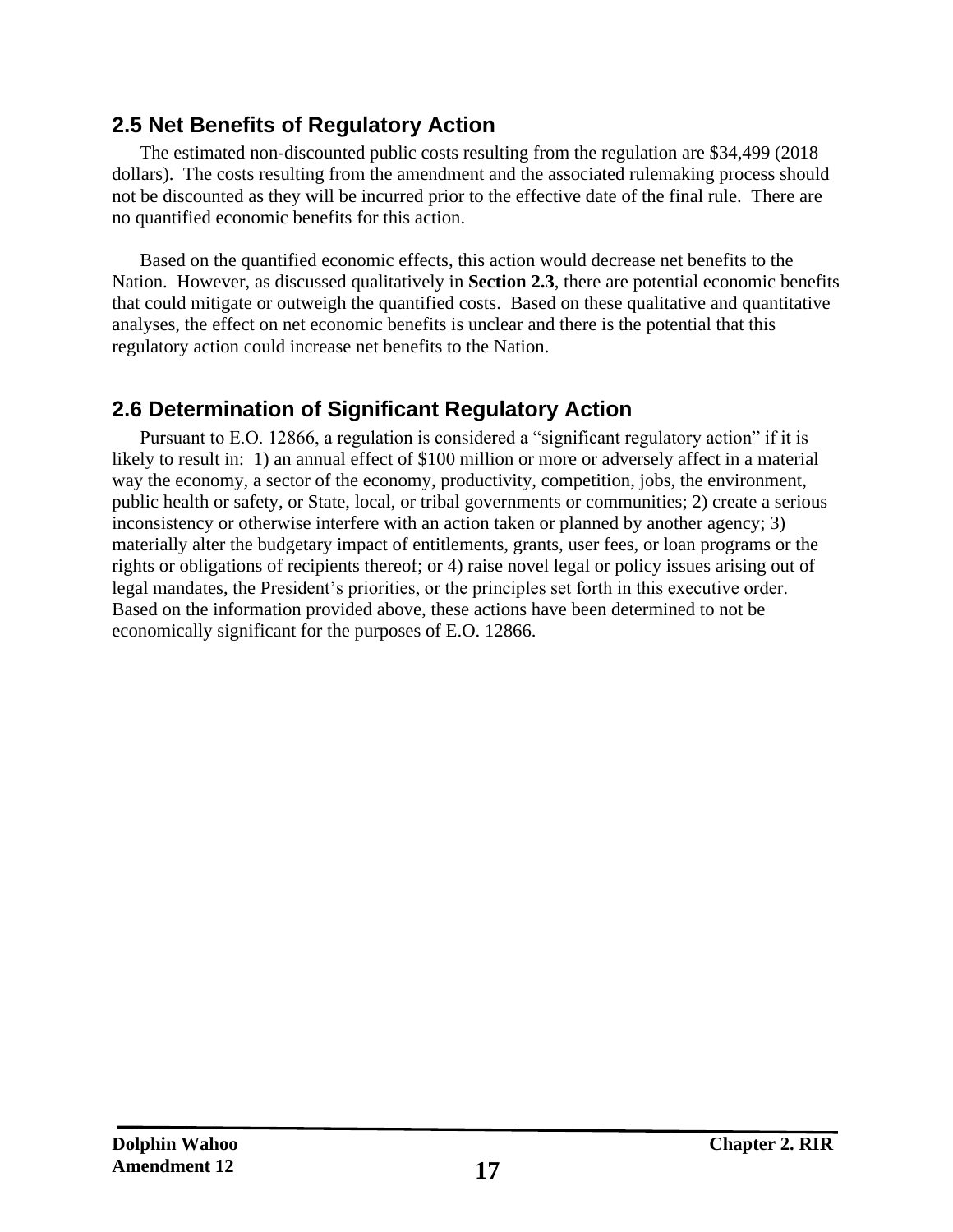# <span id="page-22-0"></span>Chapter 3. **Regulatory Flexibility Act Analysis**

### <span id="page-22-1"></span>**3.1 Introduction**

The purpose of the Regulatory Flexibility Act (RFA) is to establish a principle of regulatory issuance that agencies shall endeavor, consistent with the objectives of the rule and of applicable statutes to fit regulatory and informational requirements to the scale of businesses, organizations, and governmental jurisdictions subject to regulation. To achieve this principle, agencies are required to solicit and consider flexible regulatory proposals and to explain the rationale for their actions to assure such proposals are given serious consideration. The RFA does not contain any decision criteria; instead the purpose of the RFA is to inform the agency, as well as the public, of the expected economic effects of various alternatives contained in the regulatory action and to ensure the agency considers alternatives that minimize the expected economic effects on small entities while meeting the goals and objectives of the applicable statutes (e.g., the Magnuson-Stevens Fishery Conservation and Management Act (Magnuson-Stevens Act)).

With certain exceptions, the RFA requires agencies to conduct an initial regulatory flexibility analysis (IRFA) for each proposed rule. The IRFA is designed to assess the effects various regulatory alternatives would have on small entities, including small businesses, and to determine ways to minimize those effects. An IRFA is primarily conducted to determine whether the proposed regulatory action would have a significant economic effect on a substantial number of small entities. In addition to analyses conducted for the Regulatory Impact Review (RIR), the IRFA provides: 1) a description of the reasons why action by the agency is being considered; 2) a succinct statement of the objectives of, and legal basis for, the proposed regulatory action; 3) a description and, where feasible, an estimate of the number of small entities to which the proposed regulatory action will apply; 4) a description of the projected reporting, record-keeping, and other compliance requirements of the proposed regulatory action, including an estimate of the classes of small entities which will be subject to the requirements of the report or record; 5) an identification, to the extent practicable, of all relevant federal rules, which may duplicate, overlap, or conflict with the proposed rule; and 6) a description of any significant alternatives to the proposed regulatory action which accomplish the stated objectives of applicable statutes and would minimize any significant economic effects of the proposed regulatory action on small entities.

In addition to the information provided in this section, additional information on the expected economic effects of the proposed action is included in the RIR.

#### <span id="page-22-2"></span>**3.2 Statement of the Need for, Objective of, and Legal Basis for the Proposed Action**

A discussion of the reasons why action by the agency is being considered is provided in **Chapter 1.2**. The purpose of this proposed regulatory action is to add bullet mackerel and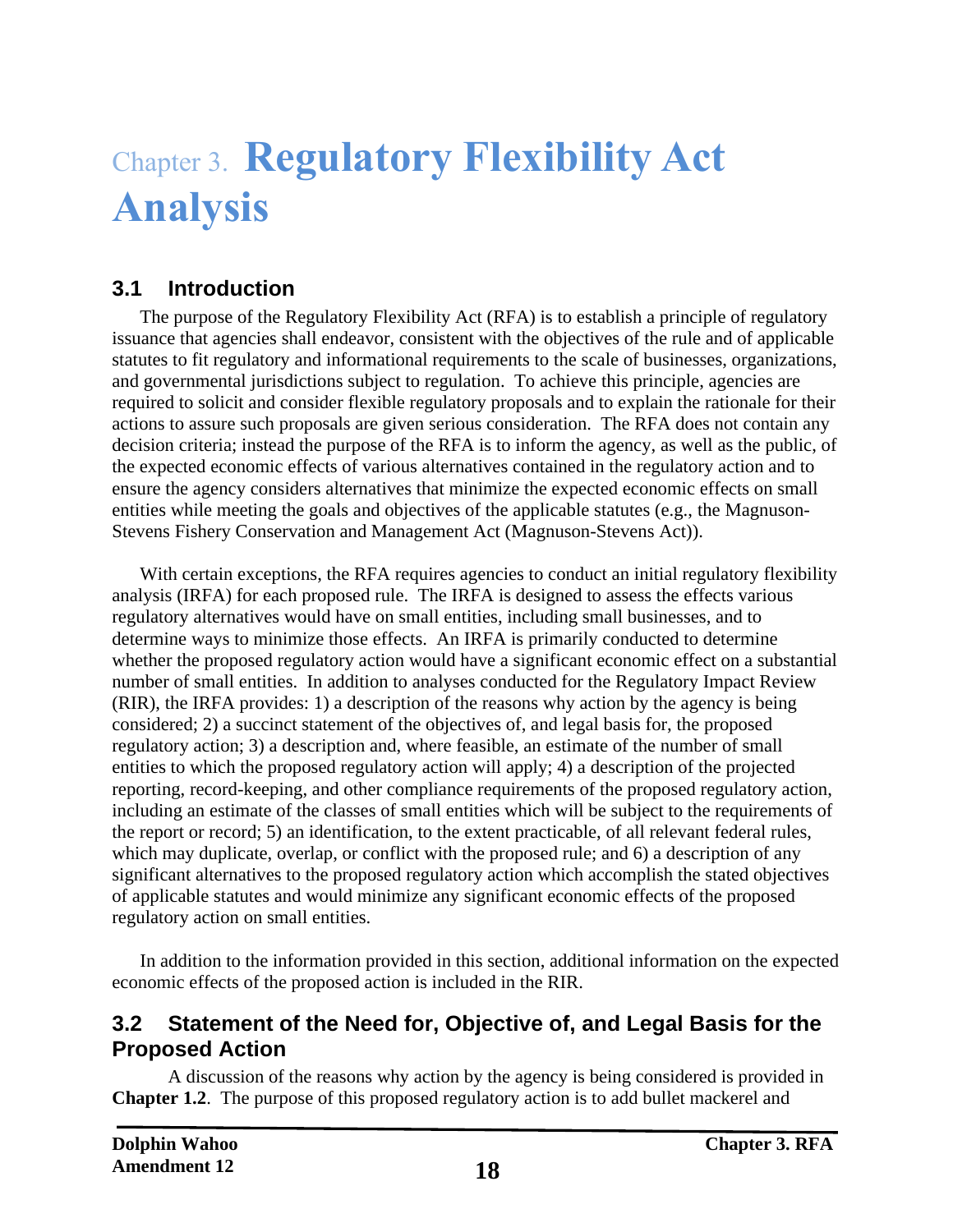frigate mackerel to the Fishery Management Plan for the Dolphin Wahoo fishery of the Atlantic (Dolphin Wahoo FMP) as ecosystem component (EC) species. The objective of this proposed regulatory action is to acknowledge the ecological role of bullet mackerel and frigate mackerel as forage fish in general and specifically as prey for wahoo. The Magnuson-Stevens Act serves as the legal basis for the proposed regulatory action.

#### <span id="page-23-0"></span>**3.3 Description and Estimate of the Number of Small Entities to which the Proposed Action would Apply**

This proposed regulatory action would add bullet mackerel and frigate mackerel to the Dolphin Wahoo FMP as EC species. Even though this proposed regulatory action would alter the existing regulations to indicate bullet mackerel and frigate mackerel are EC species in the Dolphin Wahoo FMP, it would not implement any new management measures and is therefore administrative in nature. As such, the proposed regulatory actions would not directly regulate any small entities.

#### <span id="page-23-1"></span>**3.4 Description of the Projected Reporting, Record-keeping and Other Compliance Requirements of the Proposed Action**

This proposed regulatory action would not establish any new reporting or record-keeping requirements.

#### <span id="page-23-2"></span>**3.5 Identification of All Relevant Federal Rules, which may Duplicate, Overlap or Conflict with the Proposed Action**

No duplicative, overlapping, or conflicting federal rules have been identified.

#### <span id="page-23-3"></span>**3.6 Significance of Economic Impacts on a Substantial Number of Small Entities**

Substantial Number of Small Entities Criterion

This proposed regulatory action, if implemented, is not expected to directly regulate any small entities. Therefore, this proposed action is not expected to affect a substantial number of small entities.

#### Significant Economic Impact Criterion

The outcome of "significant economic impact" can be ascertained by examining two factors: disproportionality and profitability.

Disproportionality: Do the regulations place a substantial number of small entities at a significant competitive disadvantage to large entities?

No entities are expected to be directly affected by this regulatory action. Thus, the issue of disproportionality does not arise in the present case.

Profitability: Do the regulations significantly reduce profits for a substantial number of small entities?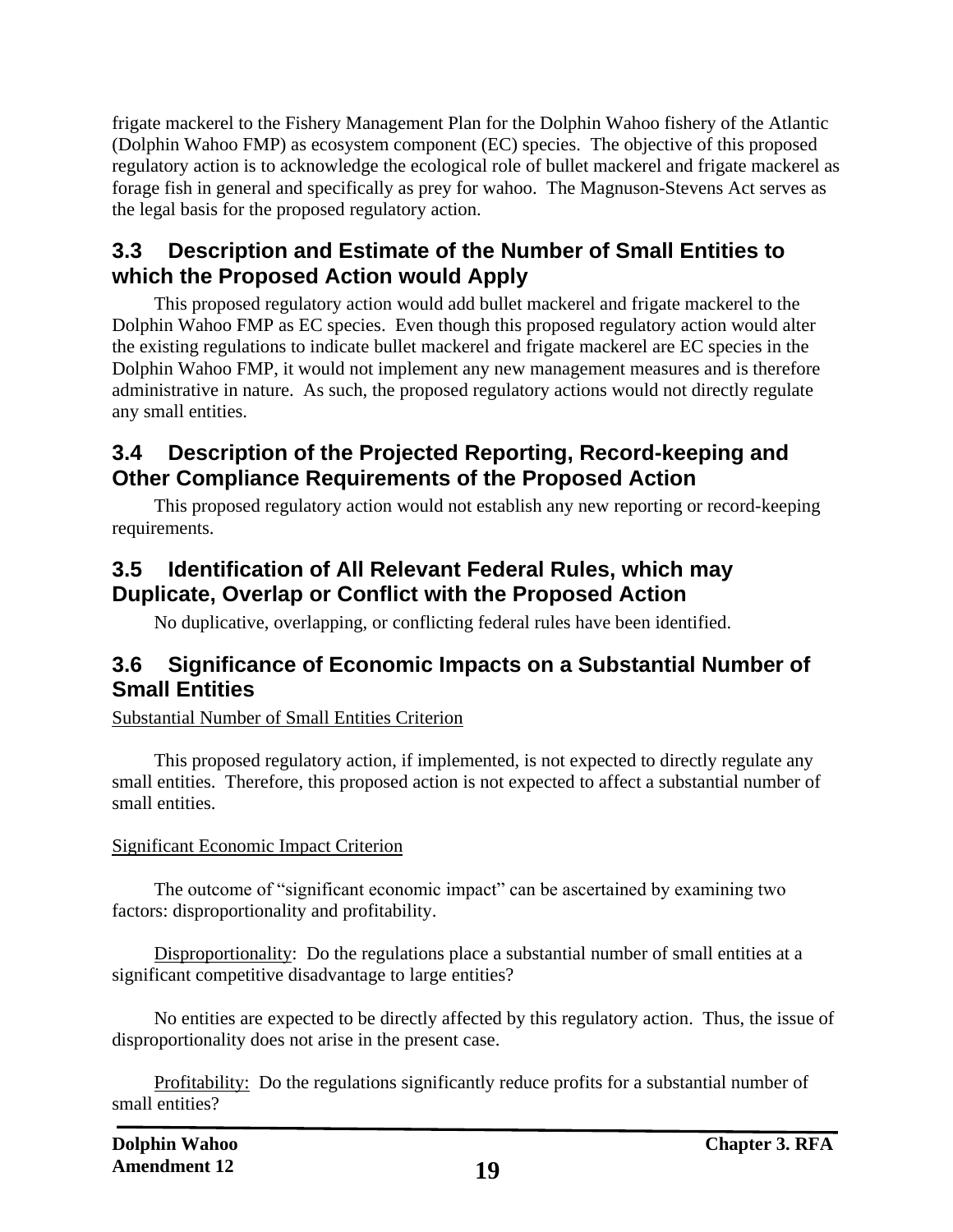No entities are expected to be directly affected by this regulatory action and therefore profits would also not be expected to be affected.

Based on the information above, a significant reduction in profits for a substantial number of small entities is not expected as a result of the proposed regulatory action.

### <span id="page-24-0"></span>**3.7 Description of the Significant Alternatives to the Proposed Action and Discussion of How the Alternatives Attempt to Minimize Economic Impacts on Small Entities**

This proposed regulatory action, if implemented, is not expected to directly regulate any small entities and therefore would not affect the profits of any small entity. As a result, the issue of significant alternatives is not relevant.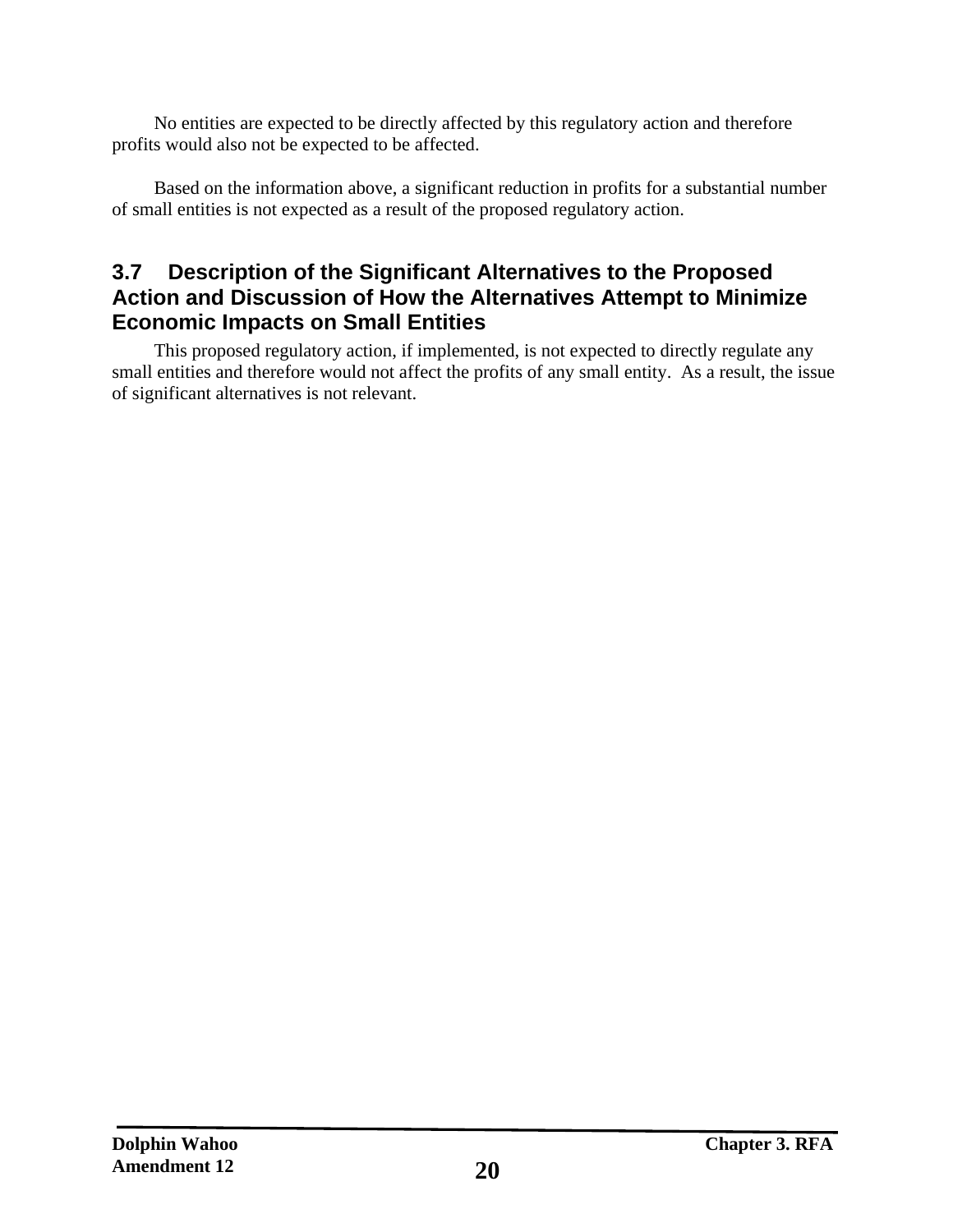## <span id="page-25-0"></span>**Chapter 4. References**

Collette, B. B. and G. Klein-MacPhee, editors. 2002. Bigelow and Schroeder's Fishes of the Gulf of Maine, third edition. Smithsonian Institution Press. Washington, D.C.

Froese, R. and D. Pauly (editors). 2016. FishBase.<http://www.fishbase.org/search.php.>

Kells, V. and K. Carpenter. 2011. *A Field Guide to Coastal Fishes from Maine to Texas.* The Johns Hopkins University Press.

MAFMC (Mid-Atlantic Fishery Management Council). 2017. Unmanaged Forage Omnibus Amendment. Including an Environmental Assessment, Regulatory Impact Review, and Regulatory Flexibility Act Analysis. Mid-Atlantic Fishery Management Council, 800 North State Street, Dover, DE 19901. 223 pp.

National Marine Fisheries Service Greater Atlantic Regional Office. June 19, 2017. Letter from Regional Administrator John Bullard to Mid-Atlantic Fishery Management Council Chairman Mike Luisi.

NMFS. 2018. Fisheries Economics of the United States, 2016. U.S. Dept. of Commerce, NOAA Tech. Memo. NMFS-F/SPO-187, 243 p.

NMFS 2020. NMFS's Response to Council Motion- Dolphin Wahoo Amendment 12 February 7, 2020. [https://safmc.net/briefing-books/briefing-book-2020-march-council-meeting/.](https://safmc.net/briefing-books/briefing-book-2020-march-council-meeting/)

Perelman, J. N., Schmidt, K. N., Haro, I., Tibbetts, I. R., and Zischke, M. T. 2017. Feeding dynamics, consumption rates and daily ration of wahoo *Acanthocybium solandri* in Indo Pacific waters. J Fish Biol 90: 1842−1860.

Poland, S. J., F. S. Scharf and M. D. Staudinger. 2019. Foraging ecology of large pelagic fishes in the US South Atlantic: structured piscivory shapes trophic niche variation. Marine Ecology Progress Series (631): 181-199.

Poland, S. J. 2014. Trophic Dynamics of Pelagic Fishes in the U.S. South Atlantic Inferred from Diet and Stable Isotope Analysis. Thesis submitted to the University of North Carolina Wilmington, Department of Biology and Marine Biology.

Rudershausen, P. J., J. A. Buckel, J. Edwards, D. P. Gannon, C. M. Butler, and T. W. Averett. 2010. Feeding ecology of blue marlins, dolphinfish, yellowfin tuna, and wahoos from the North Atlantic Ocean and comparisons with other oceans. Transactions of the American Fisheries Society. 139(5): 1335-1359.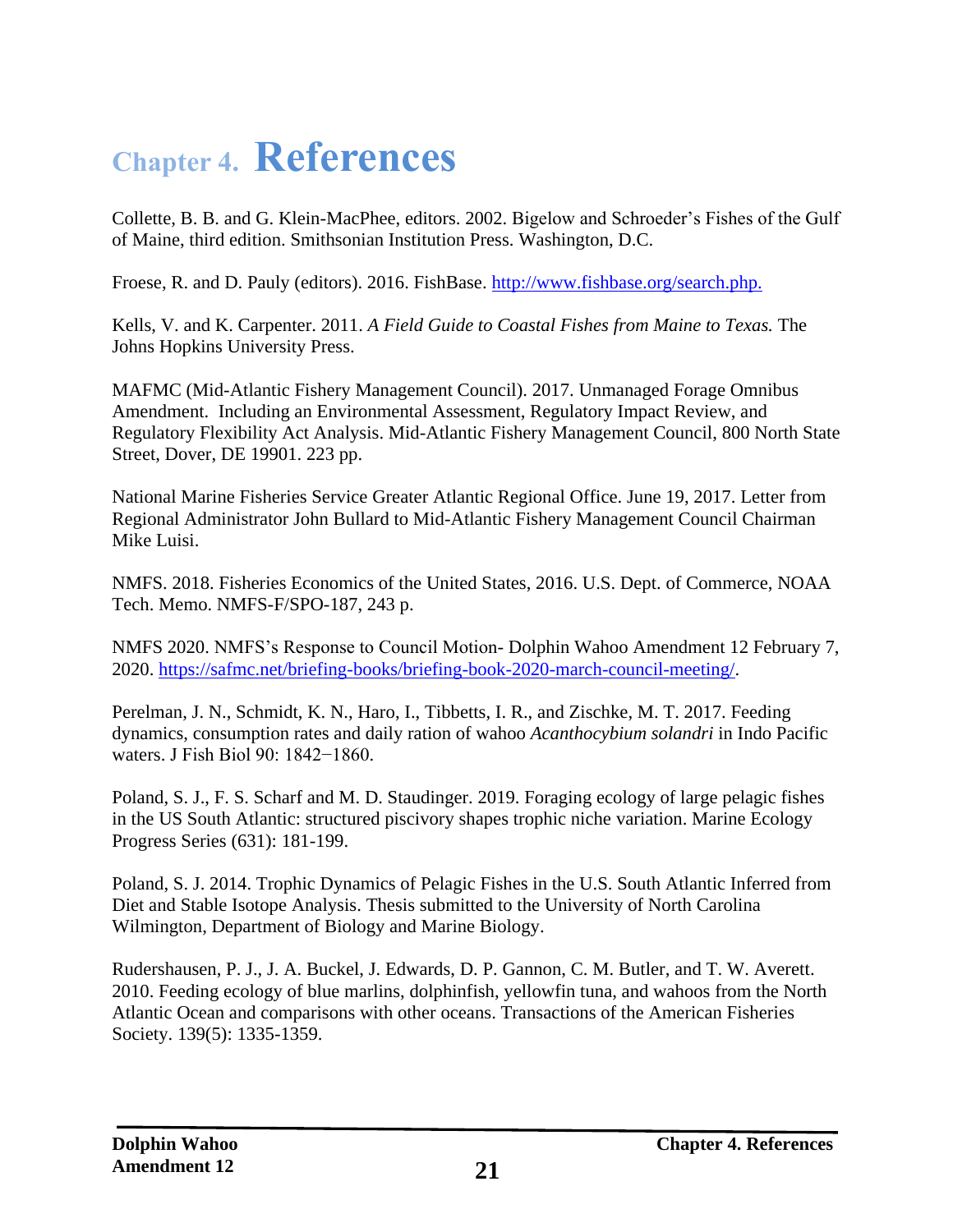Vaske, T. Jr., Vooren, C. M., and Lessa, R. P. 2003. Feeding strategy of yellowfin tuna (T*hunnus albacares*), and wahoo (*Acanthocybium solandri*) in the Saint Peter and Saint Paul Archipelago, Brazil. Bol Inst Pesca 29: 173−181.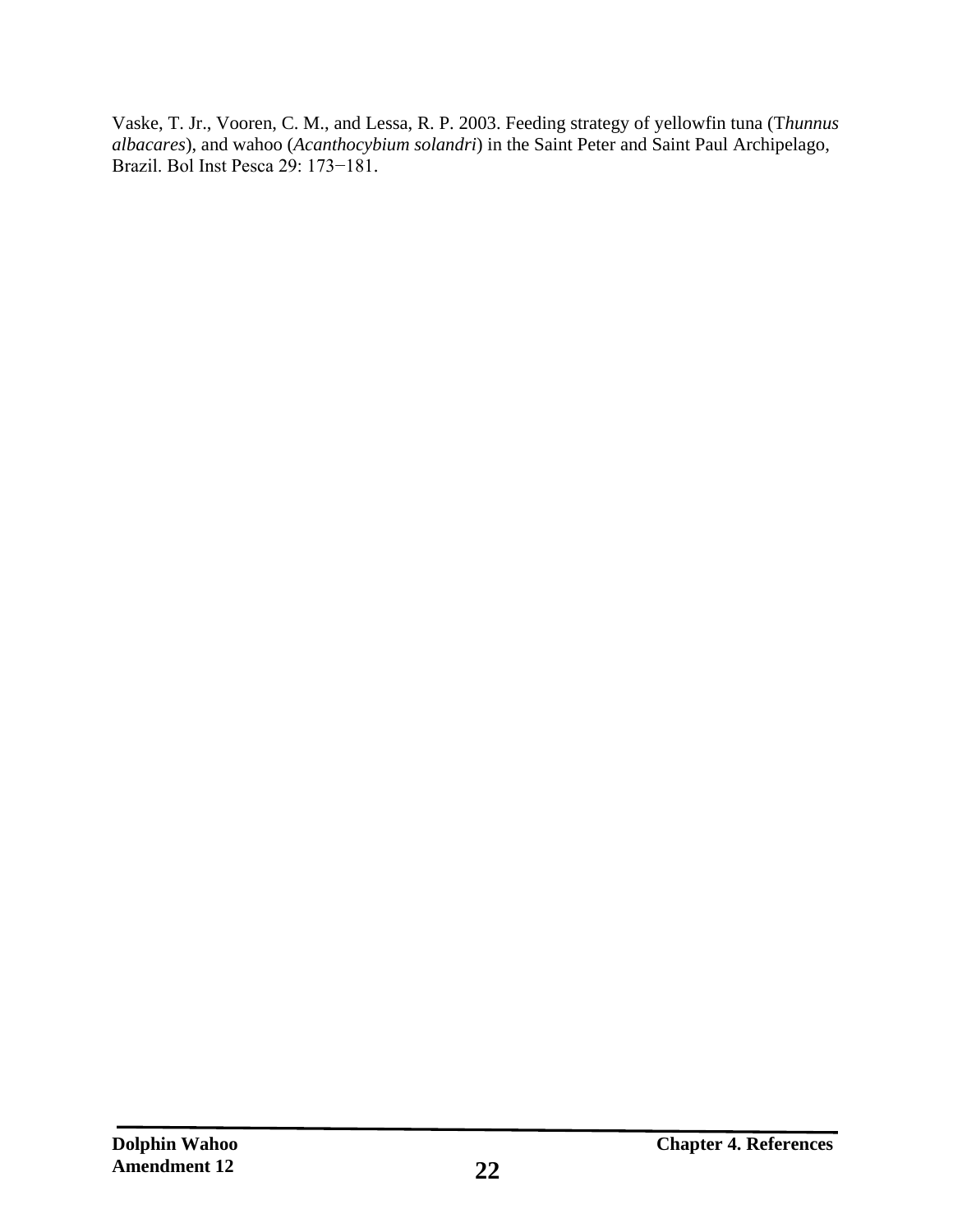# <span id="page-27-0"></span>**Appendix A: Factors for Conservation and Management**

Ecosystem component (EC) species are defined as "*stocks that a Council or the Secretary has determined do not require conservation and management, but desire to list in a fishery management plan (FMP) in order to achieve ecosystem management objectives*" (50 C.F.R §600.305(d)(13)). According to National Standards General guidelines as found in 50 C.F.R §600.305(c)(1) *"…a Council should consider the following non-exhaustive list of factors when deciding whether additional stocks require conservation and management:*

*(i) The stock is an important component of the marine environment.*

*(ii) The stock is caught by the fishery.*

*(iii) Whether an FMP can improve or maintain the condition of the stock.*

*(iv) The stock is a target of a fishery.*

*(v) The stock is important to commercial, recreational, or subsistence users.*

*(vi) The fishery is important to the Nation or to the regional economy.*

*(vii) The need to resolve competing interests and conflicts among user groups and whether an FMP can further that resolution.*

*(viii) The economic condition of a fishery and whether an FMP can produce more efficient utilization.*

*(ix) The needs of a developing fishery, and whether an FMP can foster orderly growth.*

*(x) The extent to which the fishery is already adequately managed by states, by state/Federal programs, or by Federal regulations pursuant to other FMPs or international commissions, or by industry self-regulation, consistent with the requirements of the Magnuson-Stevens Fishery Conservation and Management Act and other applicable law.*"

If it is determined that a stock requires conservation and management, then "*such stocks must have annual catch limits (ACL), other reference points, and accountability measures. Other stocks that are identified in an FMP (i.e., EC species or stocks that the fishery interacts with but are managed primarily under another FMP)…do not require ACLs, other reference points, or accountability measures*" (50 C.F.R §600.310(d)(1)). The following section provides an initial analysis of the aforementioned factors:

#### **i.** *The stock is an important component of the marine environment.*

Stocks of bullet mackerel and frigate mackerel are an important component of the marine environment in some contexts. While the species may play a minor role in the context of all species in the North Atlantic, both species are an important component in the diet of wahoo. Bullet mackerel can reach about 20 inches in length and resemble frigate mackerel. They feed on a variety of prey, especially clupeoids (i.e. herrings and sardines), crustaceans, and squids. Bullet mackerel are found nearly worldwide in warm waters. In the western Atlantic, they are found from Cape Cod to the Gulf of Mexico and often form schools (Collette and Klein-MacPhee 2002; Froese and Pauly 2016). Frigate mackerel can reach two feet in length and exhibit schooling behavior as well. Frigate mackerel feed on a variety of fish, squids, and small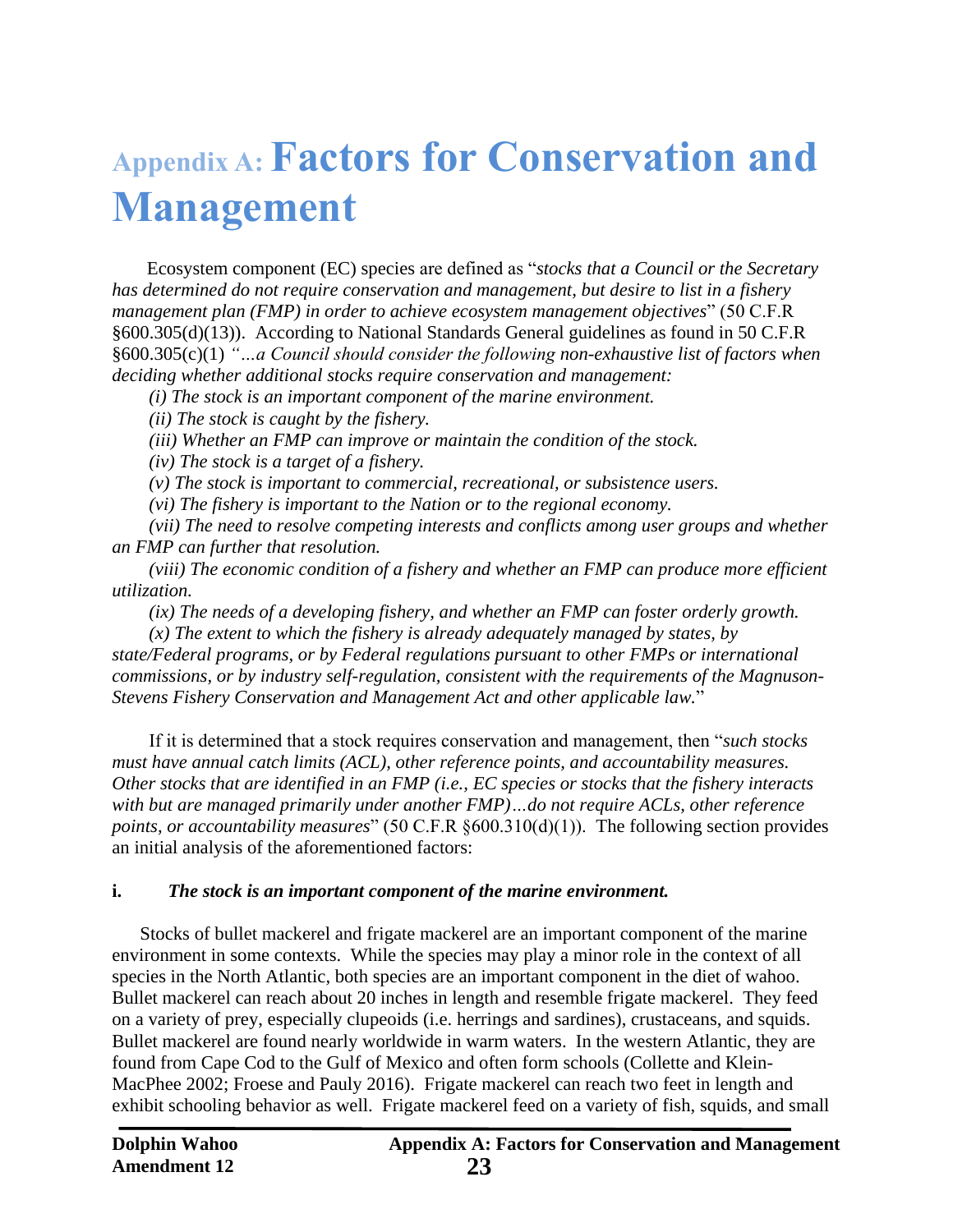crustaceans. In the western North Atlantic frigate mackerel are mostly found from North Carolina to Florida (Kells and Carpenter 2011, Froese and Pauly 2016).

Both bullet mackerel and frigate mackerel (*Auxis* spp.) have been identified in the diets of dolphin and wahoo in the North Atlantic (Rudershausen et al. 2010; Poland 2014). Wahoo particularly have shown a strong reliance on bullet mackerel and frigate mackerel, with studies indicating that the *Auxis* species are the most dominant forage species observed in the diets of wahoo (Rudershausen et al. 2010; Poland 2014; Poland et al. 2019). While dolphin tend to have more diverse diets and a lower reliance on the *Auxis* species, bullet mackerel and frigate mackerel have been identified as important prey for dolphin at times (Rudershausen et al. 2010; Poland 2014; Poland et al. 2019). Additionally, bullet mackerel and frigate mackerel have been identified as important forage for other offshore pelagic predatory species such as blue marlin and yellowfin tuna (Rudershausen et al. 2010; Poland 2014; Poland et al. 2019).

#### **ii.** *The stock is caught by the fishery.*

Compared to many managed species, annual landings of Atlantic bullet mackerel and frigate mackerel are low along the entire Atlantic coastline. Over the past 20 years of available data (1999 to 2018), average annual commercial landings of bullet mackerel and frigate mackerel were 4,395 pounds whole weight (lb ww) (**Table 1.3.1**). There were no reported landings of bullet mackerel other than in 2018. Bullet mackerel and frigate mackerel are similar in appearance and it is possible that some landings of bullet mackerel may have been misidentified as frigate mackerel. Over this same time period, there were 1,189 lb ww of bullet mackerel and 3,569 lb ww of frigate mackerel landed on average recreationally each year (**Table 1.3.2**). The extent to which these landings occurred in the dolphin wahoo fishery is unknown; however, it is unlikely that these species were often harvested in conjunction with efforts to harvest dolphin and wahoo, especially in the commercial sector. Bullet mackerel and frigate mackerel have largely been landed commercially in the Mid-Atlantic region using gill net, pound net, float trap, and otter trawl gear, none of which are allowable gear types in the dolphin wahoo fishery.

Recreational landings have been variable and sporadic, averaging 1,189 lb ww for bullet mackerel, 3,569 lb ww for frigate mackerel, and 4,759 lb ww for both species combined annually over the past twenty years of available data (1999 through 2018) (**Table 1.3.2**). Recreational catches of bullet mackerel and frigate mackerel have largely occurred in the South Atlantic Region, with some limited catches reported from the Mid-Atlantic Region. Furthermore, recreational fishermen have also noted that these species are used as bait.

Based on the relatively low annual landings for both the commercial and recreational sectors, it appears that bullet mackerel and frigate mackerel are typically caught incidentally to other species and are not the targets of a directed fishery.

#### **iii.** *Whether an FMP can improve or maintain the condition of the stock.*

Neither stock has been assessed to date; thus, the stock condition is not well understood for either species. There are low reported landings of either species in the U.S. Atlantic Exclusive Economic Zone (**Tables 1.3.1** and **1.3.2**). However, there is no other available information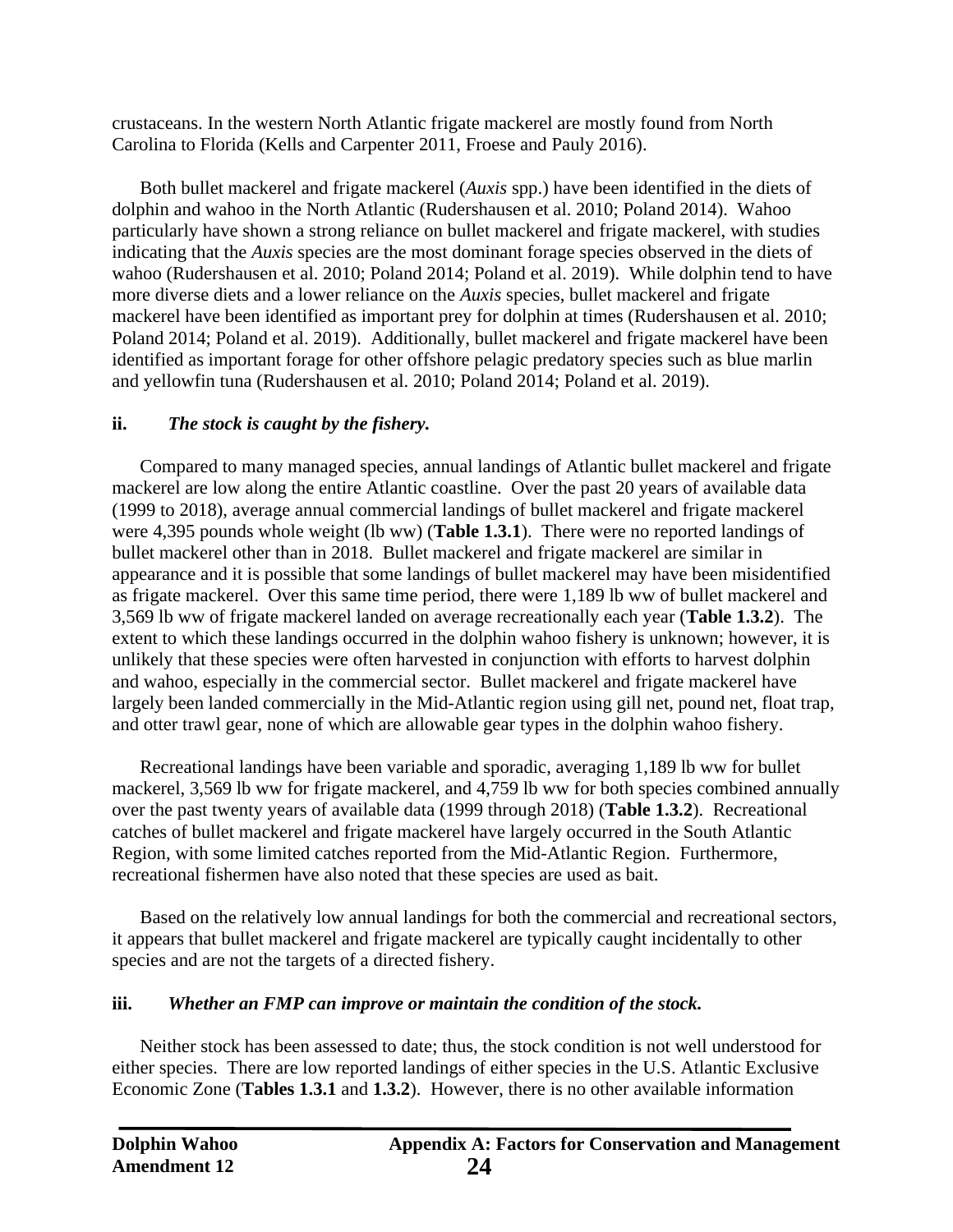suggesting that the stocks may be in a depleted or otherwise diminished condition, or that management is necessary to address such conditions. While the condition of the stocks is not well understood, conservation and management under a FMP usually presents some potential to improve or maintain the condition of the stock. Unless harvest is occurring in state waters, management under a FMP would allow management measures to be adopted that would at least be able to maintain the current condition of the stocks.

Adding bullet mackerel and frigate mackerel to the FMP for the Dolphin and Wahoo Fishery of the Atlantic as EC species does meet ecosystem management objectives (50 CFR 600.305(d)(13)). The EC designation recognizes the ecosystem role of these mackerel species as prey for many economically important species such as wahoo and other billfish (Rudershausen et al. 2010; Poland 2014; Poland et al. 2019). Beneficial results include raised awareness among the fishers, fishing communities, data collecting agencies, and regulatory entities managing dolphin, wahoo, bullet mackerel, and frigate mackerel. Public education and awareness of the EC designation may encourage reporting landings of these two mackerel species more than before. Acknowledging the key role these mackerel species play in supporting important commercial and recreational fisheries could improve stakeholder perceptions of management efforts and foster timelier decisions making to ensure management is streamlined should management measures within the South Atlantic Council's jurisdiction be deemed necessary in the future.

#### **iv.** *The stock is a target of a fishery.*

Given the relatively low landings of either bullet mackerel or frigate mackerel, the stocks of these species do not seem to be the target of any fishery in 20 years (**Tables 1.3.1** and **1.3.2**). The species appear to be incidentally caught when fishing for other species commercially. Recreationally, there have been very few trips intercepted that indicated targeting bullet mackerel or frigate mackerel, and they were used as bait. Furthermore, bullet mackerel and frigate mackerel are not likely an important economic component for the vessels that do land them (**Section 2.2.1** and **Section 2.2.2**). The annual average ex-vessel value and price during 2014-2018 was \$1,499 and \$1.29/lb whole weight (ww) (2018 dollars) (**Table 2.2.1**). During the same time period, estimates of recreational catch effort and target effort were also low (**Tables 2.2.3** and **2.2.4**).

#### **v.** *The stock is important to commercial, recreational, or subsistence users.*

As discussed in the sections above, the stocks of bullet mackerel and frigate mackerel do not appear to be directly important to commercial, recreational, or subsistence users given the relatively low landings of the two species throughout the Atlantic in 20 years (**Tables 1.3.1** and **1.3.2**). Such stocks may be indirectly important in supporting wahoo populations that are important to and harvested by some commercial, recreational, or subsistence users given the strong reliance of wahoo on bullet mackerel and frigate mackerel as forage species. Therefore, the EC designation of these two species could achieve ecosystem management objectives (50 CFR 600.305(d)(13)) and could lead to better monitoring of landings through public education and increased awareness. If landings for the two mackerel species were to greatly increase in the future to unsustainable levels, fisheries managers could be made aware before the stocks are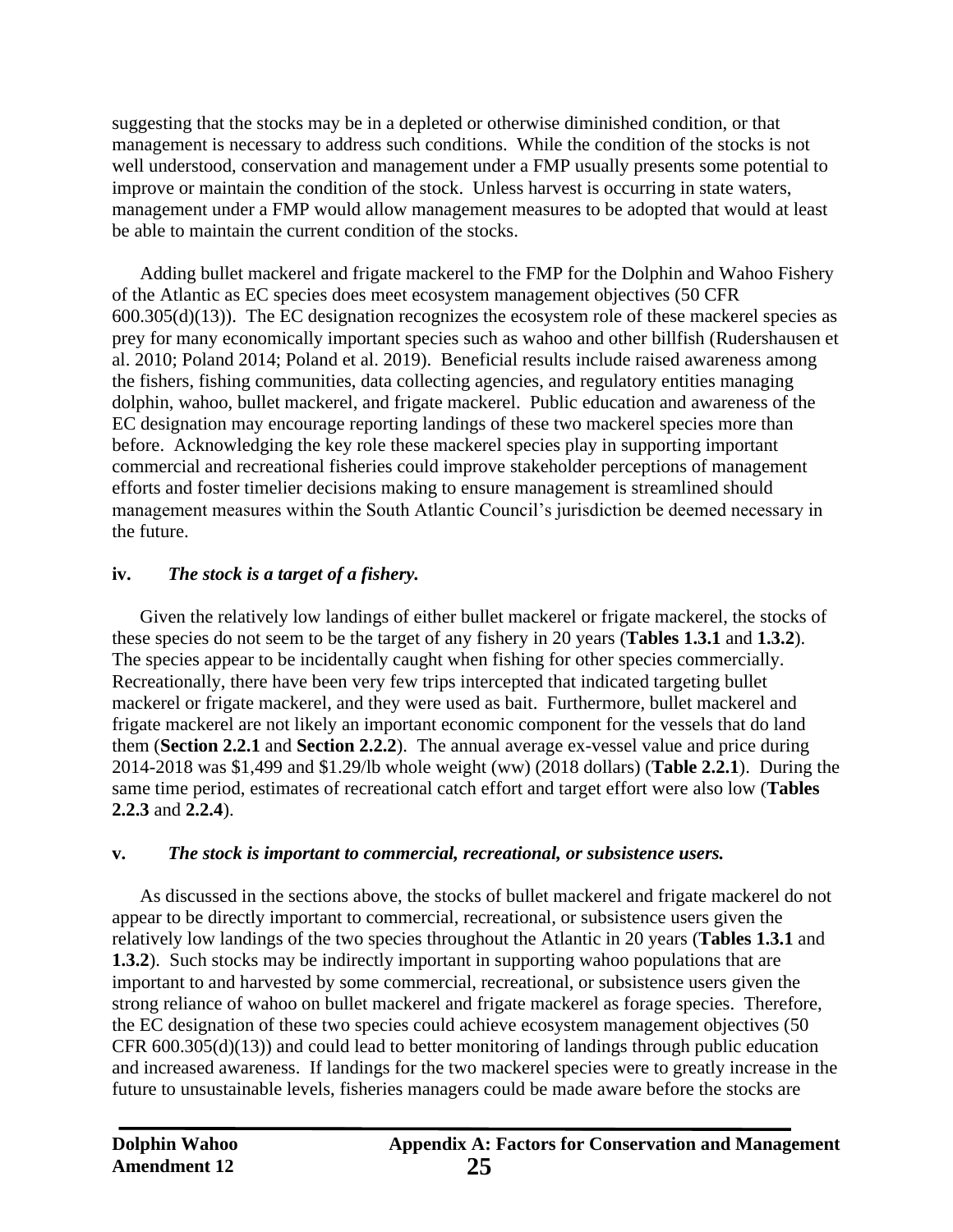depleted which may have subsequent beneficial effects on populations of several economically important predatory fish species, including dolphin and wahoo.

#### **vi.** *The fishery is important to the Nation or to the regional economy.*

Given the low landings of either bullet mackerel or frigate mackerel in 20 years (**Tables 1.3.1** and **1.3.2**), annual average ex-vessel value and price during 2014-2018 of \$1,499 and \$1.29/lb ww (2018 dollars) (**Table 2.2.1**), and low estimates of recreational catch effort and target effort during 2014-2018 (**Tables 2.2.3** and **2.2.4**), the fisheries for these species do not appear to be of notable importance to the Nation or the regional economy. However, in light of the strong reliance of wahoo on bullet mackerel and frigate mackerel as forage species, these species appear to be important prey items for wahoo, which is subject to a fishery with much greater importance to the national and regional economy. Therefore, the EC designation of these two species could achieve ecosystem management objectives (50 CFR 600.305(d)(13)) and could lead to better monitoring of landings through public education and increased awareness. If landings for the two mackerel species were to greatly increase in the future to unsustainable levels, fisheries managers could be made aware before the stocks are depleted.

#### **vii.** *The need to resolve competing interests and conflicts among user groups and whether an FMP can further that resolution.*

There are no known competing interests or conflicts among user groups within the current fisheries harvesting bullet mackerel or frigate mackerel as discussed in sections above; therefore, conservation and management under an FMP would not have any competing interests to resolve.

#### **viii.** *The economic condition of a fishery and whether an FMP can produce more efficient utilization.*

Given the low landings for the species in 20 years (**Tables 1.3.1** and **1.3.2**), it appears that the bullet mackerel and frigate mackerel stocks are not being directly utilized to a significant extent. Therefore, efficient utilization of these stocks is not likely to be improved by conservation and management under an FMP. However, the EC designation of these two species could achieve ecosystem management objectives (50 CFR 600.305(d)(13)) and could lead to better monitoring of landings through public education and increased awareness. If landings for the two mackerel species were to greatly increase in the future to unsustainable levels, fisheries managers could be made aware before the stocks are depleted.

#### **ix.** *The needs of a developing fishery, and whether an FMP can foster orderly growth.*

There is currently no known developing fishery for bullet mackerel or frigate mackerel in the Atlantic as evidenced in the discussion provided in the sections above. Therefore, there are no needs of a developing fishery to consider and there appears to be no growth in which to promote order.

**x.** *The extent to which the fishery is already adequately managed by states, by state/Federal programs, or by Federal regulations pursuant to other FMPs or international*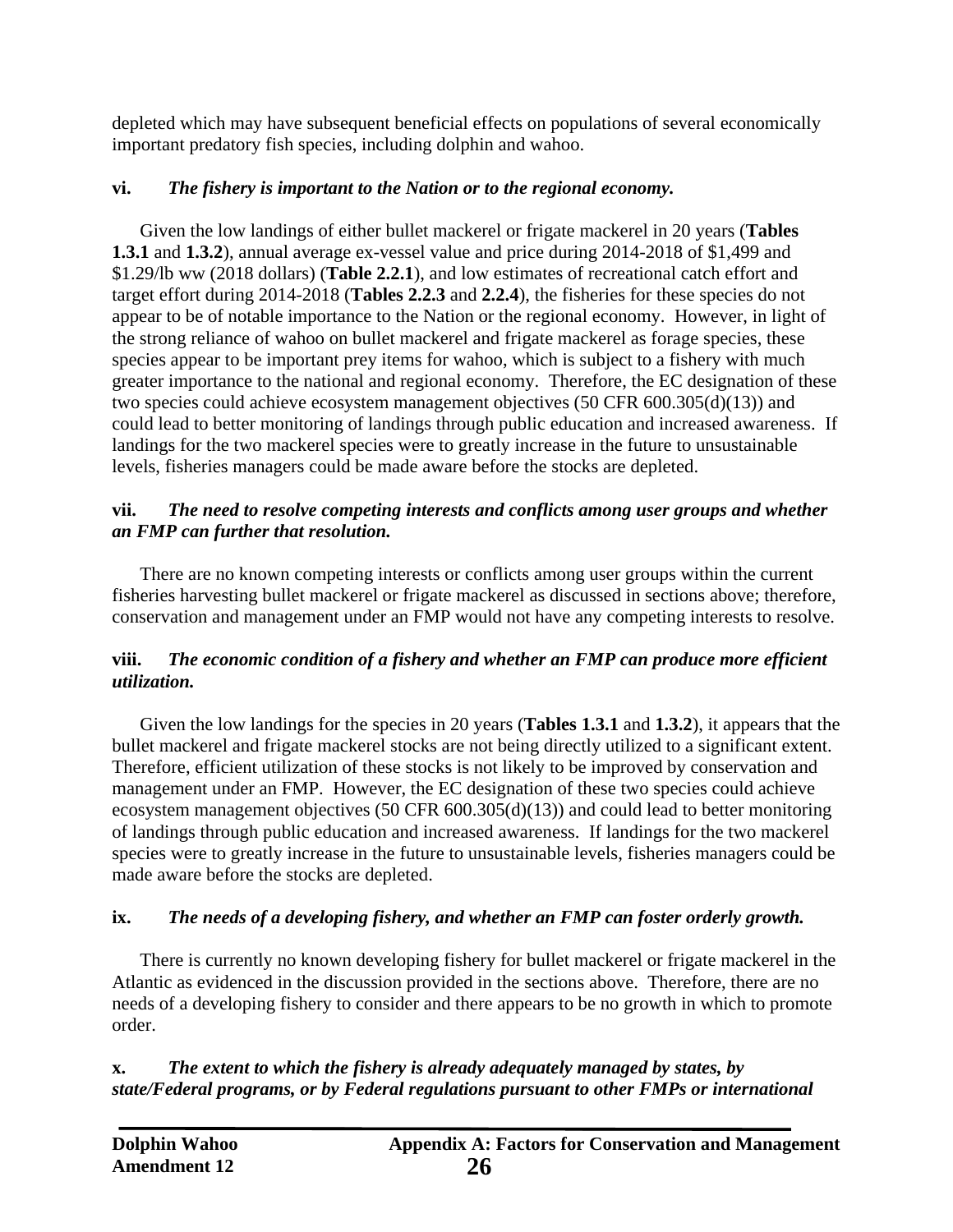#### *commissions, or by industry self-regulation, consistent with the requirements of the Magnuson-Stevens Act and other applicable law.*

There are no known regulations in place to directly manage bullet mackerel or frigate mackerel on the state, federal, or international levels. These species may be indirectly managed through existing state or federal fisheries regulations such as gear restrictions or generic bag limits and size limits. In the Atlantic exclusive economic zone, vessels with federal commercial dolphin wahoo permits already report all landings that are sold to a federally permitted dealer including species that are not federally managed. Once implemented, the new requirements of the South Atlantic electronic for-hire program will require that federally permitted for-hire snapper-grouper, dolphin wahoo, and coastal migratory pelagic vessels in the Atlantic report all landings including species that are not subject to federal management. The Marine Recreational Information Program captures information on all species caught by recreational fishermen. Furthermore, North Carolina has introduced fish ID codes in its state trip ticket forms for these mackerel species since 2018. Public education and awareness of the EC designation may encourage reporting landings of these two mackerel species more than before, providing some biological benefits. As discussed in sections above, there is no directed fishery (commercial or recreational) for these species in the Atlantic region, catches are incidental to other fisheries or these species are caught and used as bait. If landings for bullet mackerel and frigate mackerel were to increase in the future, management measures within the South Atlantic Council's jurisdiction could be explored in a future amendment.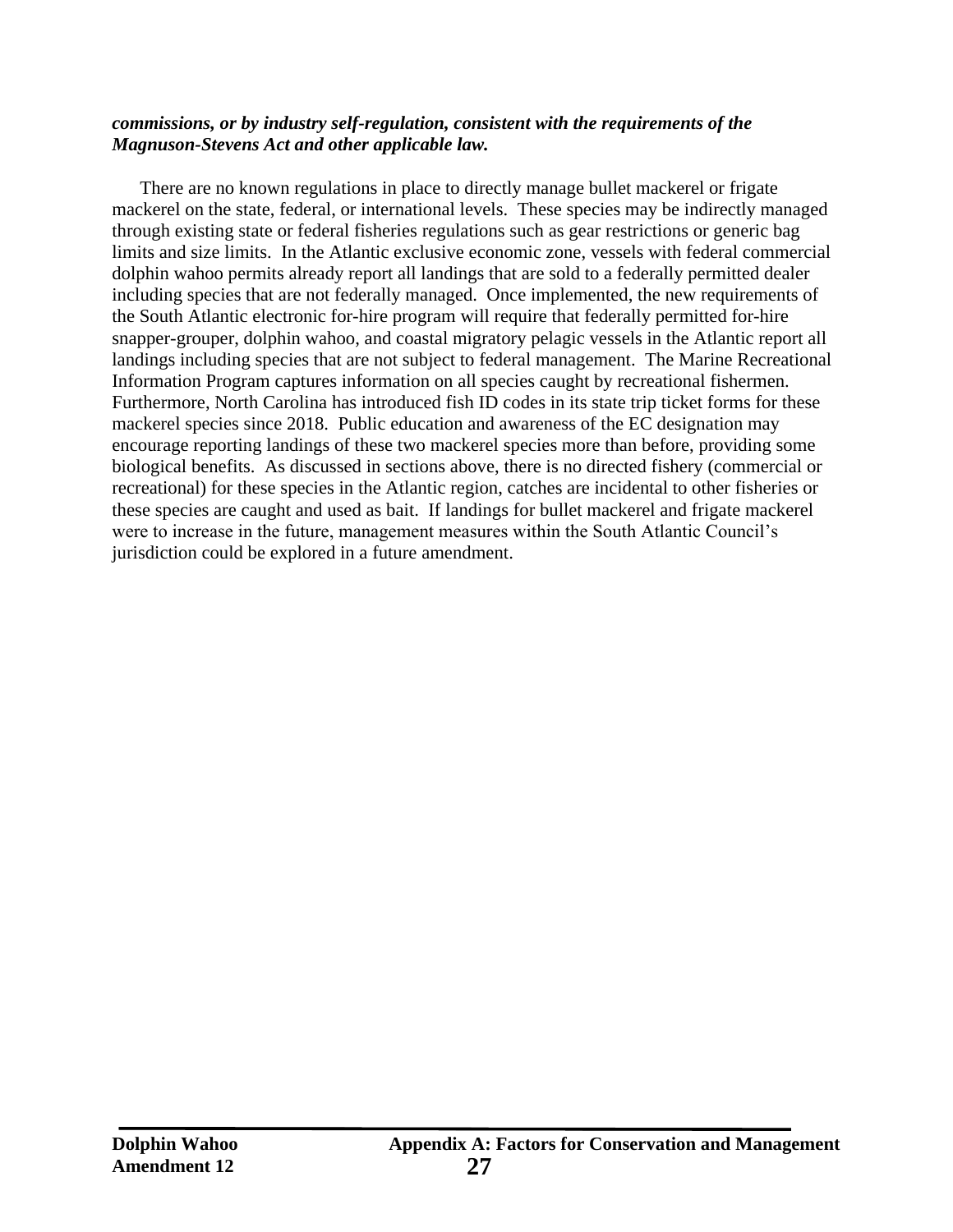# <span id="page-32-0"></span>**Appendix B: Fishery Impact Statement (FIS)**

The Magnuson-Stevens Fishery Conservation and Management Act (Magnuson-Stevens Act) requires a FIS be prepared for all amendments to Fishery Management Plans (FMPs). The FIS contains an assessment of the likely biological, social, and economic effects of the conservation and management measures on: 1) fishery participants and their communities; 2) participants in the fisheries conducted in adjacent areas under the authority of another Council; and 3) the safety of human life at sea.

#### **Action Contained in Amendment 12 to the Fishery Management Plan for the Dolphin Wahoo Fishery of the Atlantic (Dolphin Wahoo Amendment 12)**

Dolphin Wahoo Amendment 12 proposes to add bullet mackerel and frigate mackerel to the Dolphin Wahoo FMP and designate the two mackerel species as ecosystem component (EC) species.

#### **Assessment of Biological Effects**

Bullet mackerel and frigate mackerel were determined as EC species because they do not require conservation and management in the South Atlantic Region (**Appendix A**), but the South Atlantic Council decided to list them in the Dolphin Wahoo FMP in order to achieve ecosystem management objectives  $(50 \text{ CFR } 600.305(d)(13))$ . The EC designation recognizes the ecosystem role of these mackerel species as prey for wahoo. Scientific studies reveal that wahoo have a high reliance on scombrids and suggest that wahoo specialize on this prey group.

The action to add bullet mackerel and frigate mackerel as EC species to the Dolphin Wahoo FMP is primarily an administrative action because there are no associated management measures in this amendment that would alter the fisheries for dolphin, wahoo, bullet mackerel, or frigate mackerel. Landings of bullet mackerel and frigate mackerel are minimal (**Tables 1.3.1** and **1.3.2**) and thus do not likely constitute an important component of commercial and recreational fishing activities for these species. As such, there are no expected direct or indirect biological effects for the Dolphin Wahoo fishery that would result from this action. Beneficial biological effects would be: raised awareness among the fishers, fishing communities, data collecting agencies, and regulatory entities managing dolphin, wahoo, bullet mackerel, and frigate mackerel. Public education and awareness of the EC designation may encourage reporting landings of these two mackerel species more than before, providing some biological benefits. If landings for bullet mackerel and frigate mackerel were to increase in the future, management measures within the South Atlantic Council's jurisdiction could be explored in a future amendment.